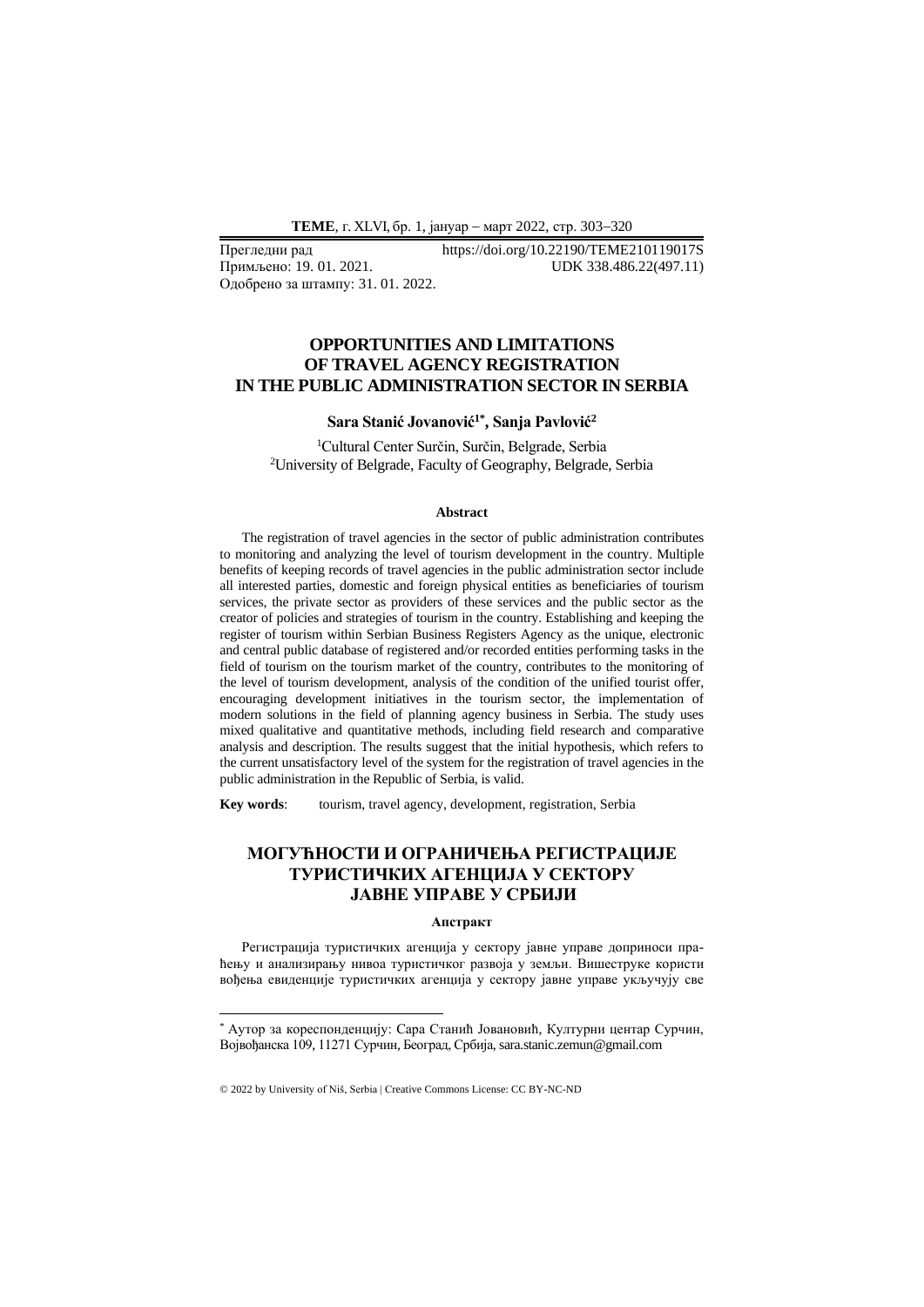заинтересоване стране, домаћа и страна физичка лица као кориснике туристичких услуга, приватни сектор као пружаоце ових услуга и јавни сектор као креатора политика и стратегија туризма у земљи. Успостављање и вођење регистра туризма у оквиру Агенције за привредне регистре Србије као јединствене, електронске и централне јавне базе података о регистрованим и/или евидентираним субјектима који обављају послове из области туризма на туристичком тржишту земље, доприноси праћењу нивоа развоја туризма, анализи стања обједињене туристичке понуде, подстицању развојних иницијатива у сектору туризма, примени савремених решења у области планирања агенцијског пословања у Србији. Студија користи мешовите квалитативне и квантитативне методе, укључујући теренско истраживање и упоредну анализу и опис. Резултати сугеришу да је почетна хипотеза, која се односи на тренутни незадовољавајући ниво система за регистрацију туристичких агенција у јавној управи у Републици Србији, валидна.

**Кључне речи**: туризам, туристичка агенција, развој, регистрација, Србија.

## *INTRODUCTION*

Numerous authors define the notion of a travel agency as "a department store of travels which acts in the name of supplier, such as airlines and other transport organizations, hotels and other organizations" (Browell,1975:55). A travel agency is "an enterprise that only intermediates in obtaining the services of other persons during the tourists' travel and the stay and/or offers tourism services as a new integral and their own product" (Hunziker & Krapf, 1942). The reality of the rapid development of tourism after World War II demanded changes in the attitude of legislation to tourist agencies towards the recognition of the legal capacity of a specific activity – professional activity tourist agent (Štetić  $\&$  Šalov, 2000). Travel agencies, as each other's competition, perform the direction of tourism movements in the fight for tourism consumers (Stanić  $\&$  Pavlović, 2014). Performance of travel agencies on the market and their attitude towards tourists, affects the creation of consumer attitudes about the agency and its tourism products so that their contemporary business is characterized by an increasing openness and freedom of the economic aspects (Cho & Agrusa, 2006; Jevtić, Alavuk & Petrevska, 2015; Xu & Yan, 2015; Smith, 2018; Brun et al., 2020; Xie et al., 2020).

Recommendations for EU states connected with the role of public administration, fiscal decentralization and financial capabilities of local self-governments in public-service procurement refer mainly to measures associated with the reform of public administration. These measures should lead to an increased effectiveness of public spending, to a higher quality of public services, to a better performance of public institutions, to the implementation of effective control methods of public administration (Halaskova & Halaskova, 2015; Aguiar-Quintana, Moreno-Gil & Picazo-Peral, 2016). Tourism plans around the world are prepared either by cen-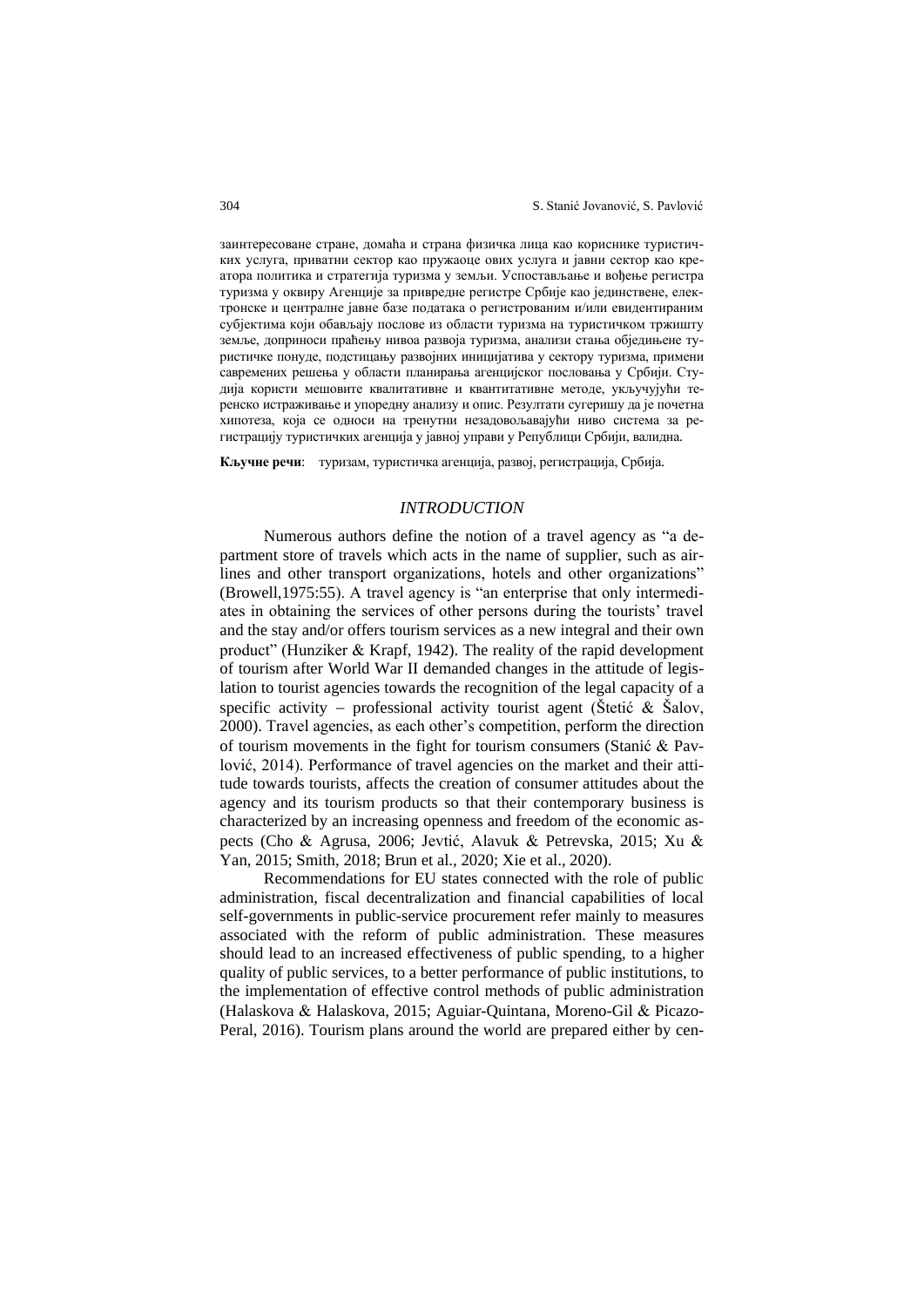tral or local authorities (Ali Selcuk Can, Faruk Alaeddinoglu & Nuray Turker, 2014; Afonso & Fernandes, 2008; Cicvarić Kostić et al., 2013).

One of the principles that underlie the regulation of relations in tourism in the Republic of Serbia is to provide a uniform, public and electronic database of registered data, which include data on travel agencies. Law on Tourism makes a distinction between the activities in the tourism and services in the tourism industry. The activity includes the work of travel agencies, the hospitality industry, marine industry and hunting tourism industry (Skakun & Skakun, 2013). The importance that travel agencies have in the tourism of the country is regulated by Law on Tourism, but also the Law stipulating contracts and torts, consumer protection and the protection of competition (Zakon o turizmu, 2015). In the tourism of Serbia small travel agencies whose business is focused primarily on international tourism market are predominant (Štetić & Dragićević, 2011).

Business Registers Agency (BRA) was founded in 2004 by the Law on Business Registers Agency. The Register of Tourism within the Business Registers Agency began working on January  $1<sup>st</sup>$  2010 in accordance with the Law on Tourism of the Republic of Serbia. Relevant regulations applied in the process of registration in the Register of Tourism, and relating to the travel agency, are: 1. The Law on Tourism, 2. Ordinance on the content of the Register of Tourism and the documentation needed for registration and records, 3. Ordinance on the type and conditions of the guarantee travel, how to activate and other conditions to be fulfilled by the tour operator, depending on the species, 4. Ordinance on the content of the license and the conditions and manner of issuing licenses for organizing tourist journey.

The registration process takes into account that the travel agency is: a domestic legal person, entrepreneur, legal entity branch, which meets the statutory requirements for performing activities of travel agencies. The licensing process has special treatment in registration and records of travel agencies. License expiration in the Register of Tourism deletes the travel agency from the Register of tourism without passing a special  $act<sup>1</sup>$ .

The total number of registered travel agencies in the Register of Tourism, as a part of the Business Registers Agency (BRA), in 2019 was 997 active travel agencies. An interesting fact is that according to the data from BRA there has been a total of 765 travel agencies founded before January the  $1<sup>st</sup>$  2010, which operated as business entities in the tourism market of Serbia. In the following table are present data on the total number of registered travel agencies (TA) with active licenses (AL) per year of operation of the Register of Tourism, as well as data on inactive or deleted licenses (revoked or expired) and data on the number of licenses that are activated by year.

<sup>1</sup> http://www.apr.gov.rs/Registri/Turizam/TurizamUputstva.aspx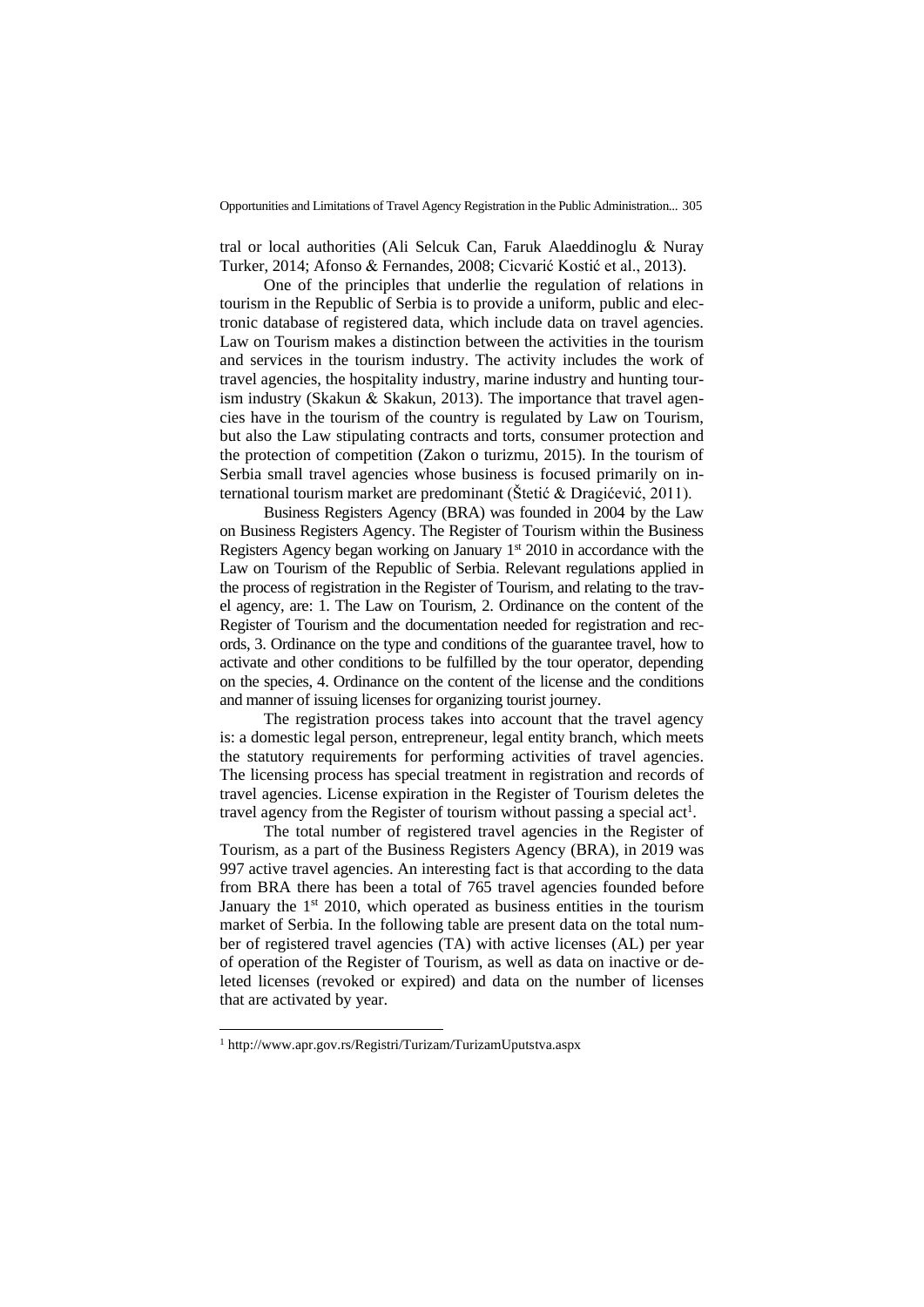| Year | Activated | Deleted  | Active licenses |
|------|-----------|----------|-----------------|
|      | licenses  | licenses |                 |
| 2010 | 957       | $_{0}$   | 957             |
| 2011 | 70        | 0        | 1027            |
| 2012 | 54        | 5        | 1076            |
| 2013 | 97        | 622      | 551             |
| 2014 | 71        | 45       | 577             |
| 2015 | 59        | 70       | 566             |
| 2016 | 41        | 53       | 537             |
| 2017 | 76        | 17       | 560             |
| 2018 | 58        | 35       | 583             |
| 2019 | 41        | 149      | 475             |

*Тable 1. The number of activated, deleted and active licenses of travel agencies in Serbia* 

Source: BRA, Register of Tourism, 12/31/2019.

As the Register of Tourism began working on January 1<sup>st</sup> 2010, and the obligation of all travel agencies that had previously existed and had active business in the Republic of Serbia was to re-register within a RETOUR (Register of Tourism), otherwise they were deleted or treated as nonexistent. Hence the explanation for a large number of both activated and active licenses (957), which refers to the travel agencies which in 2010 operated on the territory of the Republic of Serbia. What seems interesting is precisely the fact that in 2013, 622 licenses were deleted from RETOUR, which is a drastic increase in the segment of deleted licenses compared to the previous year, while the same year only 97 new licenses were given, and the total number of active licenses of travel agencies amounted to 551. The reason lies in the adoption and implementation of the new Law on Tourism, which then caused a variety of public criticism in the tourism sector.

Fundamental changes in the treatment of tourism in national administrative practices affected the modifications in the new LOT which were, among other things, concerned about the organization of conditions for the licensing of travel agencies in the Republic of Serbia. The new law simplifies the insurance by introducing a policy of liability insurance with activity as the only way of security. In addition, the license of travel agencies, according to the new law, is valid for 3 instead of 5 years as it was regulated by the old law. According to the Law on Tourism, the jurisdiction over the affairs of travel agencies' records moves from the Ministry to BRA (RETOUR), where the license is issued only to the tour operator for the organization and realization of tourist trips in the country and abroad. And the obligation to possess a license is revoked for intermediaries, as travel agency intermediaries in the selling of tourist travel can, among other things, also perform the tasks of organizing excursions, tourist sightseeing and more. During 2019, 41 licenses were issued, while 149 lost their licenses, and the total number of active licenses of travel agencies that operate in the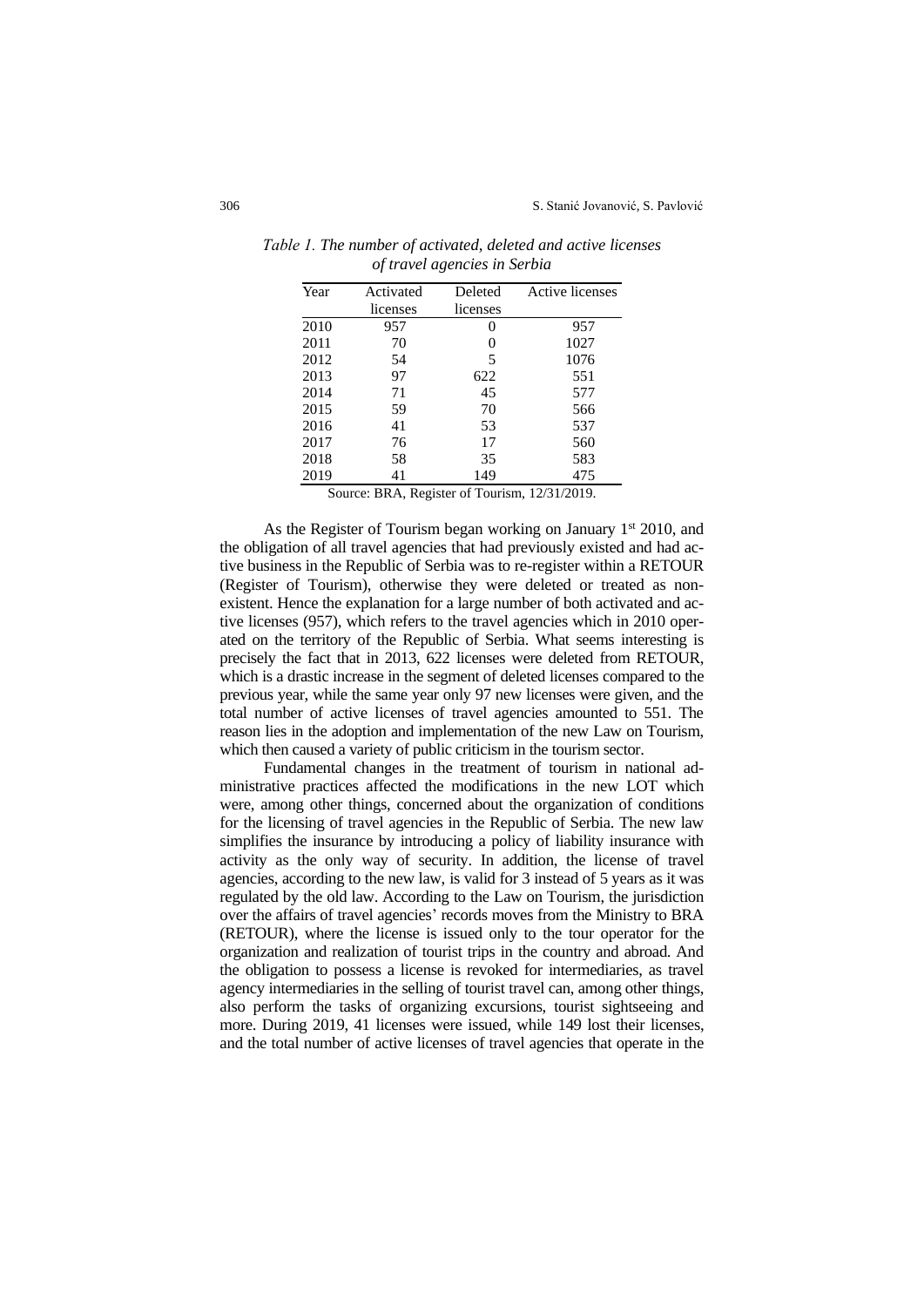Republic of Serbia amounted to 475. The following table presents the data on business entities by the status of activity codes.

|                               | Travel   | Tour      | Total |
|-------------------------------|----------|-----------|-------|
|                               | agencies | operators |       |
| Activity codes                | 7911     | 7912      |       |
| Active                        | 746      | 251       | 997   |
| In the liquidation process    | 67       | 18        | 85    |
| In the bankruptcy proceedings | 18       |           | 20    |
| Deleted from the Register     | 680      | 44        | 724   |
| Total in the Register         | 1.510    | 315       | 1.825 |

*Table 2. Travel agencies by the status of activity codes*

Source: BRA, the Register of Business Entities, 12/14/2020

From the beginning of 2020, new conditions apply that should be fulfilled by travel agencies and intermediaries in the sale of tourist travels in order to be able to perform their activity. The data refer to the license category and the prescribed amount of deposit for travel organizers. For each category of license, the appropriate amount of the travel guarantee coverage limit and the lowest amount of the deposit are prescribed. The travel guarantee agreement with the total coverage limit further complicates the registration of travel agencies.

Differences between entrepreneurs and companies are in the terms of responsibility and subjectivity. Registration of travel agencies in the Register of Business Entities covers both companies and entrepreneurs, which along with the Register of Tourism complicates the whole process.

*Table 3. Travel agencies companies by the status of activity codes in the last five years*

| <b>Activity Code</b> | Status  | 2015     | 2016   | 2017   | 2018 | 2019 |
|----------------------|---------|----------|--------|--------|------|------|
| 7911                 | Active  | 825      | 841    | 863    | 876  | 746  |
| 7911                 | Deleted | 408      | 425    | 446    | 480  | 680  |
| 7912                 | Active  | 230      | 241    | 256    | 266  | 251  |
| 7912                 | Deleted | 10       | 15     | 17     | 19   | 44   |
| (0.01)               | $\sim$  | $\cdots$ | 1.701A | $\sim$ |      |      |

(7911 – Travel agencies activity and 7912 – Tour operators' activity) Source: BRA, the Register of Business Entities, 12/31/2020

*Table 4. Travel agencies entrepreneurs by the status of activity codes in the last five years*

| <b>Activity Code</b> | Status  | 2015 | 2016 | 2017 | 2018 | 2019 |
|----------------------|---------|------|------|------|------|------|
| 7911                 | Active  | 384  | 417  | 461  | 480  | 477  |
| 7911                 | Deleted | 629  | 662  | 687  | 723  | 761  |
| 7912                 | Active  | 33   | 45   | 55   | 62   | 62   |
| 7912                 | Deleted | 17   | 21   | 26   | 30   | 36   |

(7911 – Travel agencies activity and 7912 – Tour operators' activity) Source: BRA, the Register of Business Entities, 12/31/2020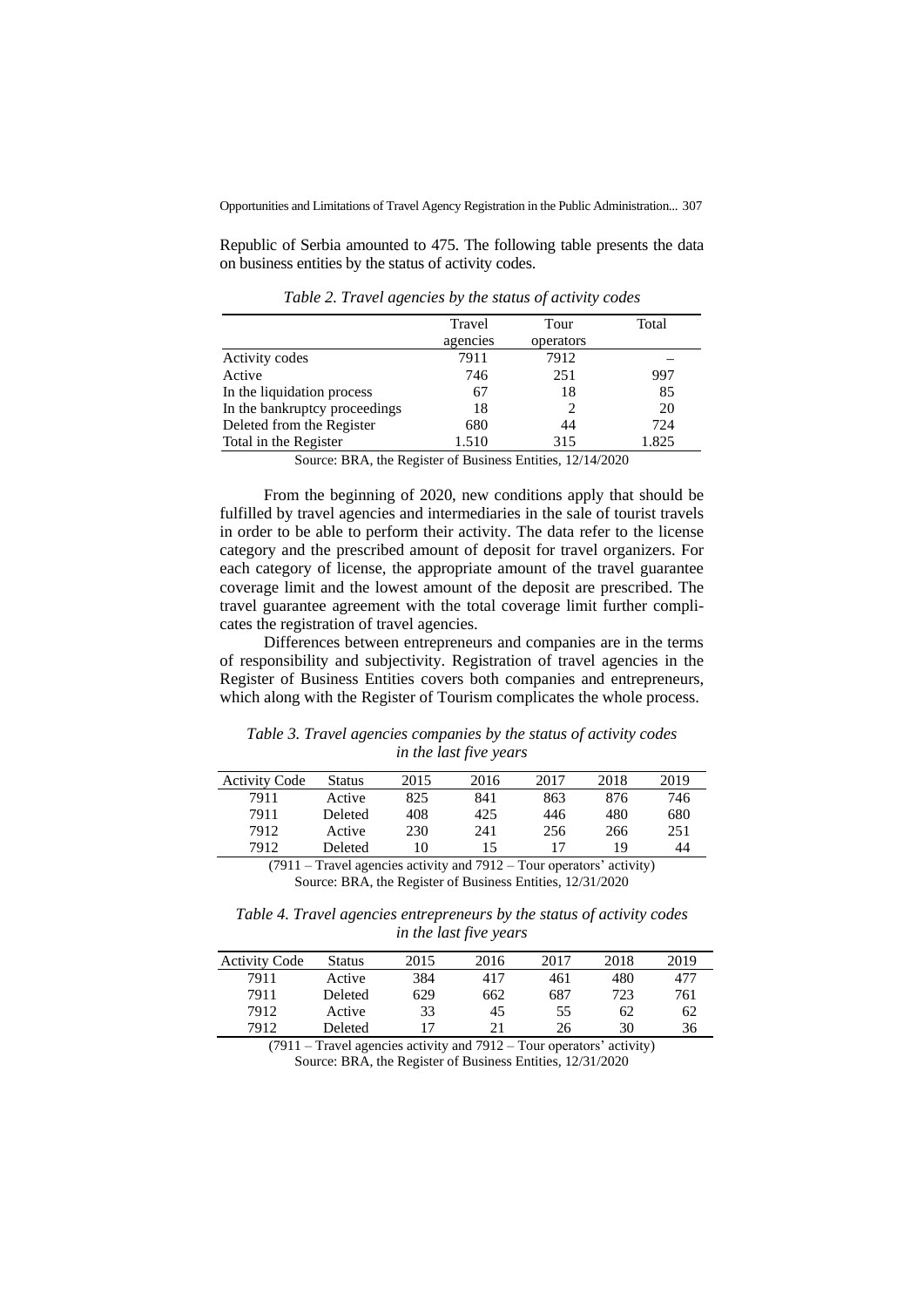It is interesting that since the first travel agency on the territory of Serbia was recorded (in 1923), until 1989, in the mentioned years, only one travel agency was founded per year and in 1989 – 6 agencies were registered, which is a direct consequence of the political and economic situation in the country. During the 1980s, the role of the holder of the tourist product placement on the regional level was taken over by the tour operators and big travel agencies such as Yugotours, Putnik, Kompas, Atlas, Vojvodinaturist, which meant a selective approach in sales channels development and a selection of more significant and important travel agencies (Rabotić, 1985, 32−33).

At the same time, travel agencies were preparing their offers with specific inclusive tours and programs in accordance with the current jubilee celebrations (Subotić, 1986) or by forming specialized congress departments although their inclusion in the congress industry was exceptionally modest (Štetić, 1987). When the period of the 1990s is monitored, and especially from 1990 to 1999, the total number of 301 travel agencies was founded; unlike the first decade of the  $21<sup>st</sup>$  century, when from 2000 to 2009, the total of 450 agencies was founded. In the last five years' period, the presented data reflect the level of relatively uniform travel agency activity.

#### *METHODS*

The case study of travel agency registration in Serbia in the sector of public administration, as a contribution to the monitoring of the level of tourism development, is examined through a survey which was conducted by interviewing a random sample. The questionnaire was distributed by email and directly. The survey research included a sample of 114 respondents. The methods used in this study included field and desk research. Field research helped obtain data from primary sources relevant for understanding the examined occurrences. A total of 140 questionnaires were distributed, and 114 respondents returned fully completed questionnaires. In this way, the rate of answers of 81.43% was achieved, which is extremely high when compared to the research in the literature  $(11.7% - 51%)^2$ .

For the purpose of this research, the Likert scale was used where the respondents were expected to express their level of agreement in the interval from complete disagreement to complete agreement with the

<sup>&</sup>lt;sup>2</sup> The sample size of 114 respondents is quite satisfactory and the sample is representative when compared to other studies where sample sizes were ranging from 83 to 210 participants (Crouch (2007) − 83 respondents; Qu et al. (2000) − 167 respondents; Gomezelj, Mihalič (2008) − 118 respondents; Dragićević et al. (2011) − 118 respondents; Dwyer, Livaic, Mellor (2003) − 132 respondents; Enright, Newton (2005) − 210 respondents etc).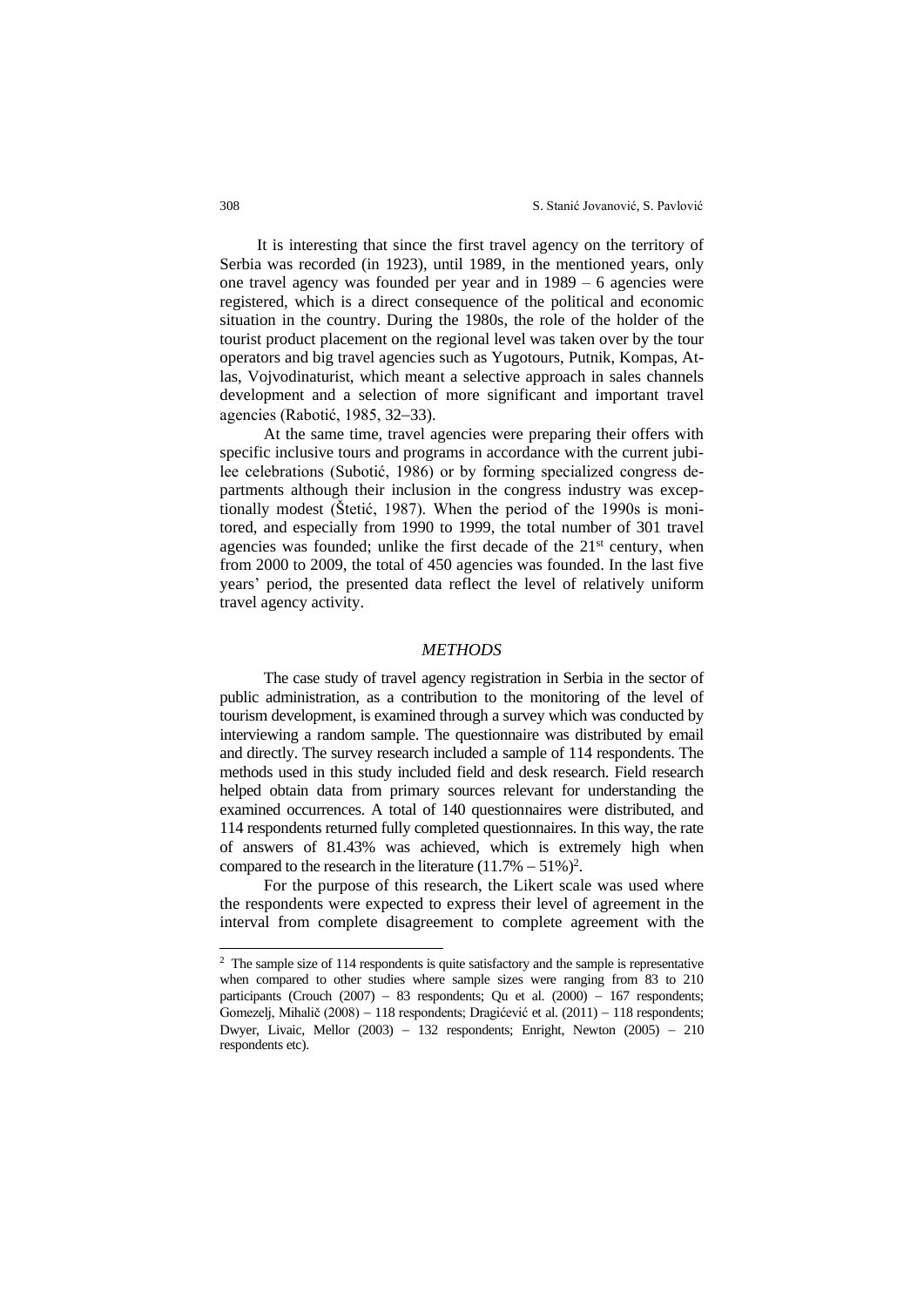statement (1−5). For the purpose of this research we used the method of internal consistency within which are used many different techniques among which the most used one divides the test in two parts, Kuder-Richardson formula and Cronbach's alpha coefficient. One of the most popular statistical techniques in determining the reliability of the test is Cronbach's alpha coefficient, which determines the internal consistency or average correlation of items in the survey in order to assess reliability. It is used both for tests with questions where it is possible to give two answers and for tests with valuable responses, such as the value of Likert scale. The values of alpha coefficient range from 0 to 1 (the higher the value obtained, the test is considered to be more reliable). The generally accepted limit of the test reliability is  $\geq 0.70$ , but in some tests lower levels of alpha coefficient,  $\geq 0.50$ , are accepted (Reynaldo & Santos, 1999; [www.ats.ucla.edu/stat/spss/faq/alpha.html\)](http://www.ats.ucla.edu/stat/spss/faq/alpha.html).

The reliability of the test is determined by the consistency of the results obtained in the test and it ensures that the usage of different items, while assessing different constructions, offers consistent results. In the research of travel agency registration in the public administration sector in Serbia as a contribution to the monitoring of tourism development for the attribute assessment, the Likert scale was used ranging from 1 to 5 in order to assess the status of the monitored attributes. That is why we used Cronbach's alpha coefficient for determining the reliability of the questionnaire. Alpha coefficient was calculated using the statistical software package for statistical data processing and analysis (PSPP). Values are acceptable to it because they exceed the value of 0.70. In this way, the reliability of the test is confirmed.

The questionnaire was created for research purposes in terms of the recording of travel agencies in the public administration sector. Posted claims are designed to highlight the attitude of the respondents when it comes to registering the travel agencies in the public administration sector as a contribution to the monitoring of the level of tourism development, through a case study of travel agencies in Serbia. The first part of the questionnaire relates to the social and demographic profile or social and demographic characteristics of the respondents. In this sense, requested information about them was their age, gender, the level of education and the workplace. The second part consists of 14 offered claims referring to the current system, the contribution, the problems, the necessity and possibility of improving the system of the recording of travel agencies in the public administration sector. Data processing was performed using the software package for statistical data processing and analysis (PSPP). During the analysis of the results, descriptive statistics analysis was applied (arithmetic mean and standard deviation were covered). Research results will include the results of the statistical analysis and will be presented by the determinants of the model (descriptive analysis, student or T-test and one-factor analysis of variance ANOVA).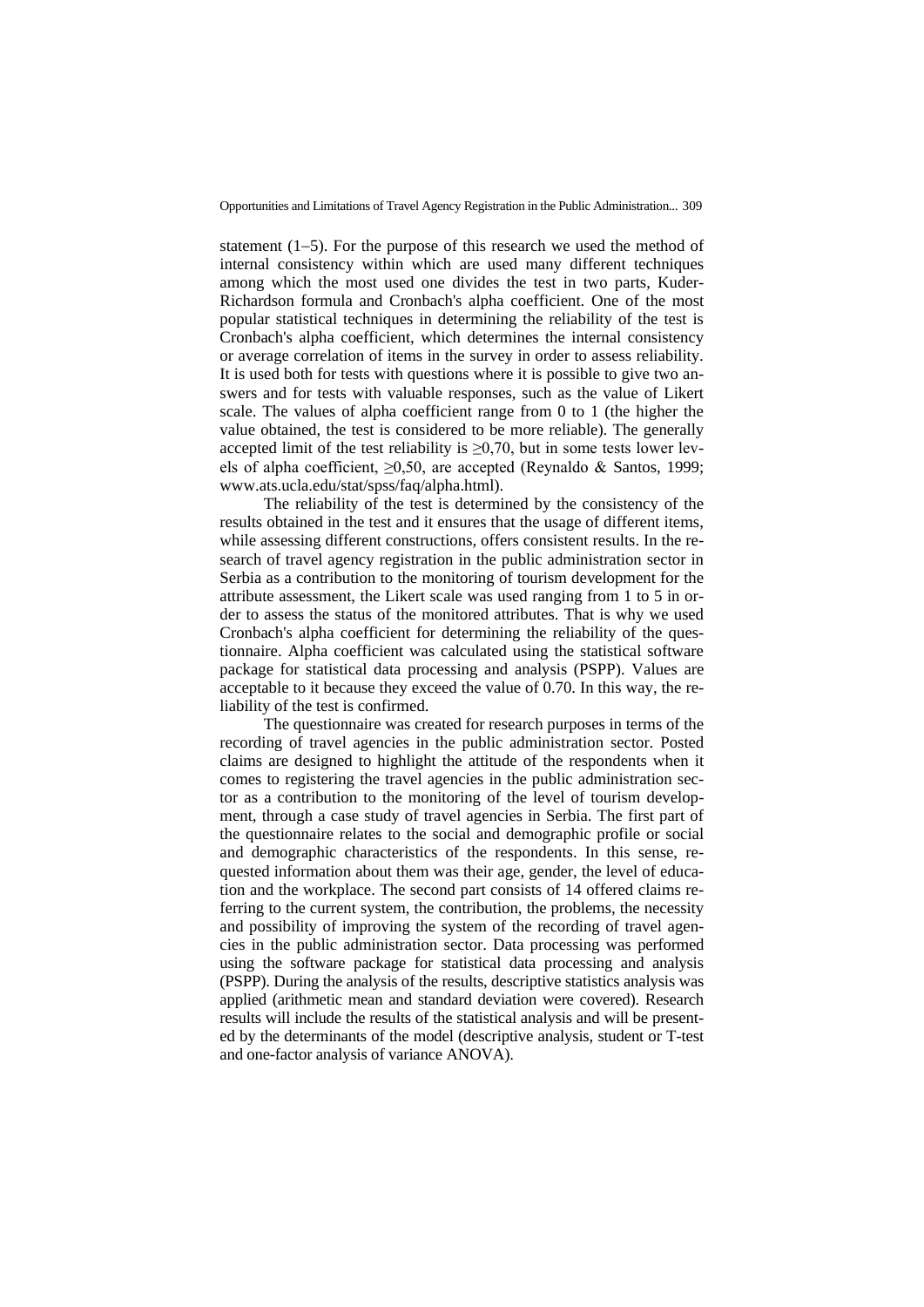### *RESULTS AND DISCUSSION*

When it comes to social and demographic characteristics of the respondents, the following were taken into consideration: gender, age, the level of education and employment. Within the total sample of 114 respondents, 55 respondents were women (48.2%) while there were 59 male respondents (51.8%). For the purposes of the analysis of the age structure of respondents, a division into 6 age groups was made. It was determined that the biggest number of respondents belongs to the age group from 21 to 30 years of age, and that is 37 (32.5%) respondents. The age group of 31 – 40 years has 33 (28.9%) respondents. The respondents who were between 41 and 50 years old are represented with 25 (21.9%) while the ones between 51 and 60 are represented with 14 respondents (12.3%). The least numerous are those who were under 20 years of age, only one respondent in total (0.9%) and over 60 years old, a total of 4 respondents (3.5%) of the total sample. For the analysis of the level of education, the respondents were divided into 5 groups, with the largest number belonging to the group – university/completed undergraduate studies with 34 respondents (29.8%), followed by the high school group with 33 respondents (28.9%), master degree group has 21 respondents (18.4%), college group with 16 respondents (14%) and the PhD group is represented with 10 respondents (8.8%). The analysis of the respondents' employment shows that the largest number of respondents is employed in the private sector – travel agencies, etc., with 36 respondents (31.6%). They are followed by others – students, senior citizens (pensioners), the unemployed, with 30 respondents (26.3%), the ones employed in the public sector – tourist organizations, chambers and the ministry with 26 respondents (22.8%), and those employed in educational institutions – schools, universities, institutes with a total of 22 respondents (19.3%).

These are the Items followed by numbers:

- 1. The current system of registering the travel agencies in the public administration is at a satisfactory level;
- 2. Registration of travel agencies in public administration contributes − Monitoring level of tourism development in Serbia;
- 3. Registration of travel agencies in public administration contributes − Analysis of the state of integrated tourism offer;
- 4. Registration of travel agencies in public administration contributes − encouraging development initiatives in the tourism sector;
- 5. Registration of travel agencies in public administration contributes − Implementation of modern solutions in the field of the regulation of agency business;
- 6. Problems with registering the tourist agencies in Serbia stemming from – Mismatch with legislation in the country;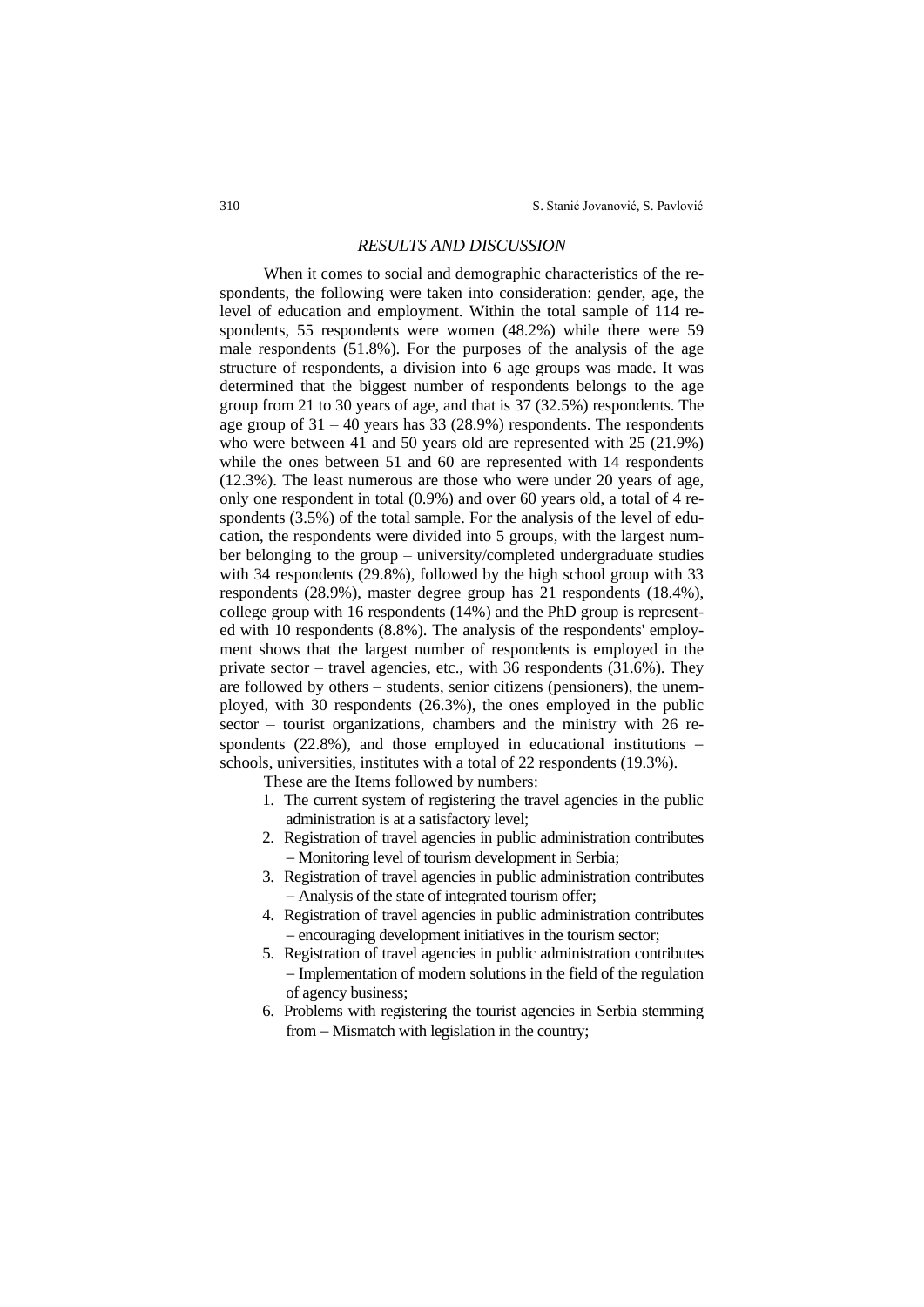- 7. Problems with registration of travel agencies in Serbia stemming from − the rest of outdated legal provisions from the previous period;
- 8. Problems with registration of travel agencies in Serbia stemming from – unfavorable regulations in the area of the agency business in the country;
- 9. Problems with registration of travel agencies in Serbia − frequent changes in the agency business sector in the tourist market;
- 10. It is necessary to improve the current system of registering the tourist agencies in the public administration sector in Serbia;
- 11. Possibilities for improving the system of registration of travel agencies in the public administration sector are reflected through − monitoring of global trends in the field of recording agency business;
- 12. Possibilities for improving the system of registration of travel agencies in the public administration sector are reflected through − strengthening the role of agency business on the tourism market of the country;
- 13. Possibilities for improving the system of registration of travel agencies in the public administration sector are reflected through − perfecting professional staff positions to create tourism policies;
- 14. Possibilities for improving the system of registration of travel agencies in the public administration sector are reflected through the − permanent monitoring and evaluation of the real and recorded status of travel agencies and their role in the tourism development.

| Number of | N   | Min. | Max. | Mean | Standard  |
|-----------|-----|------|------|------|-----------|
| Item      |     |      |      |      | Deviation |
|           | 114 |      | 5    | 2,67 | 1,09      |
| 2         | 114 |      | 5    | 3,75 | 0.98      |
| 3         | 114 |      | 5    | 3,89 | 1,07      |
| 4         | 114 |      | 5    | 3,39 | 1,07      |
| 5         | 114 |      | 5    | 3,56 | 1,05      |
| 6         | 114 |      | 5    | 4,39 | 0,83      |
|           | 114 |      | 5    | 4,24 | 1,00      |
| 8         | 114 |      | 5    | 3,83 | 0,89      |
| 9         | 114 |      | 5    | 4,64 | 0,72      |
| 10        | 114 |      | 5    | 4,66 | 0.69      |
| 11        | 114 |      | 5    | 4,12 | 0.88      |
| 12        | 114 |      | 5    | 3,96 | 0,92      |
| 13        | 114 |      | 5    | 4,66 | 0.66      |
| 14        | 114 |      | 5    | 4,72 | 0,65      |

*Table 4. Descriptive statistics*

Source: Authors', based on the processed data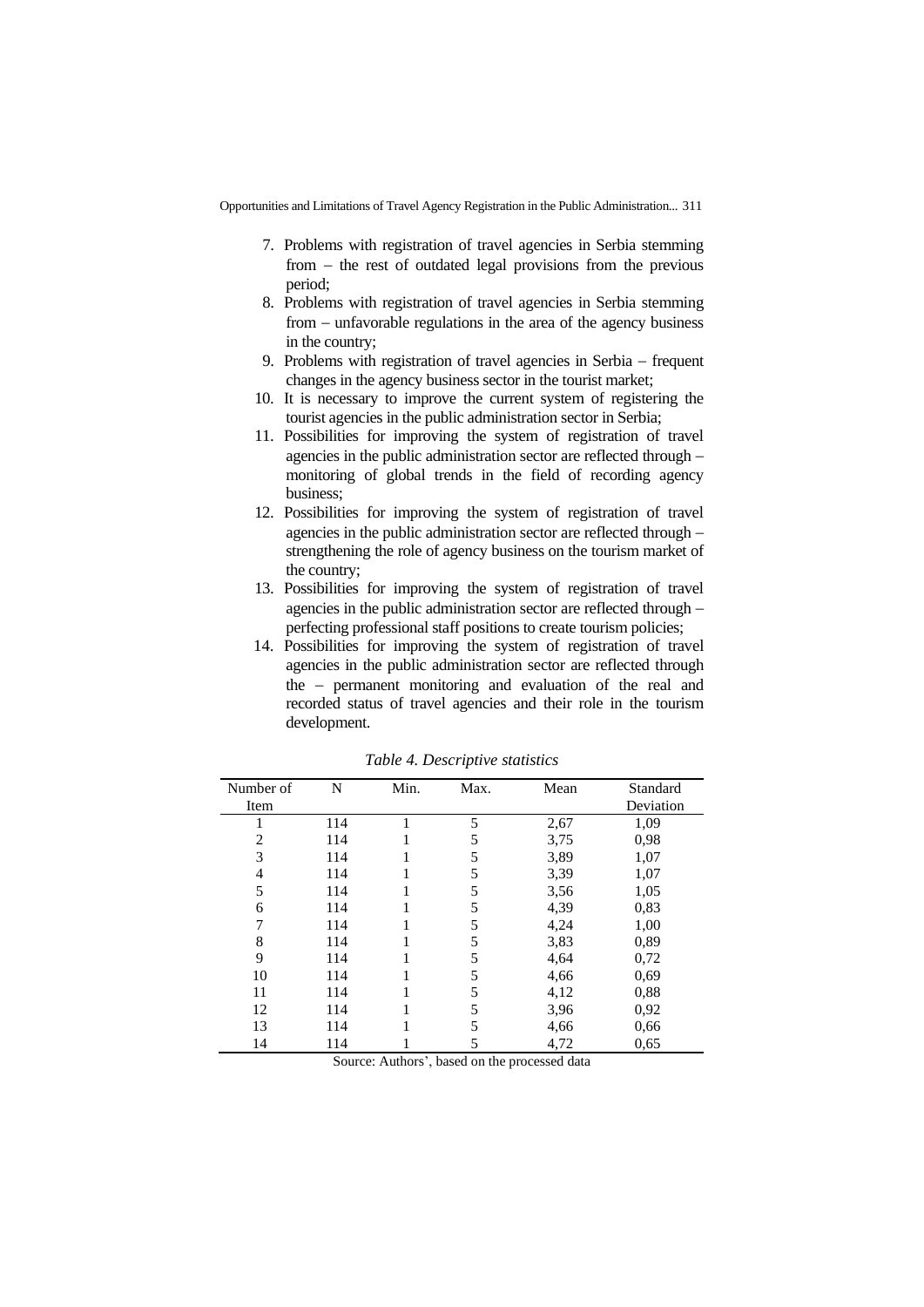Using descriptive statistics (Table 4), it was determined that average values of the items vary from the lowest (2.67) to the highest value (4.72). The lowest value shows that, according to the opinion of most of the respondents, the current registering system of travel agencies in the public administration sector in Serbia is not at a satisfying level; while the highest value indicates that the opportunities for the improvement of registering system of travel agencies in the public administration sector are viewed through permanent marketing and evaluation of real and recorded state of the agencies and their role in tourism development in the Republic of Serbia. Since the standard deviation for most of the items is less than 1 (with five exceptions which are higher than 1), it indicates a relatively high agreement of the respondents in terms of the analyzed items.

The following chart presents the average values and standard deviation according to the ordinal number of items.



*Chart 1. Average values and standard deviation according to the ordinal number of item* M – arithmetic mean (average value), σ – standard deviation Source: Authors', based on the data

The following table (Table 5) shows the results based on the carried out T-test in relation to gender.

The research results in this paper based on the T-test in relation to gender show relative differences between arithmetic means by determinants of items in relation to gender of respondents with the level of significance p<0.05. In this way, the assumption is disproved, that is, the initial hypothesis that the assessment of determinants depends on the gender of respondents, and on the other hand it is confirmed that there is high agreement of participants about the assessment of determinants regardless of their gender. As the obtained values are greater than or equal to 0.05 (they are equal for the item under number 12), the initial hypothesis on the equality of arithmetic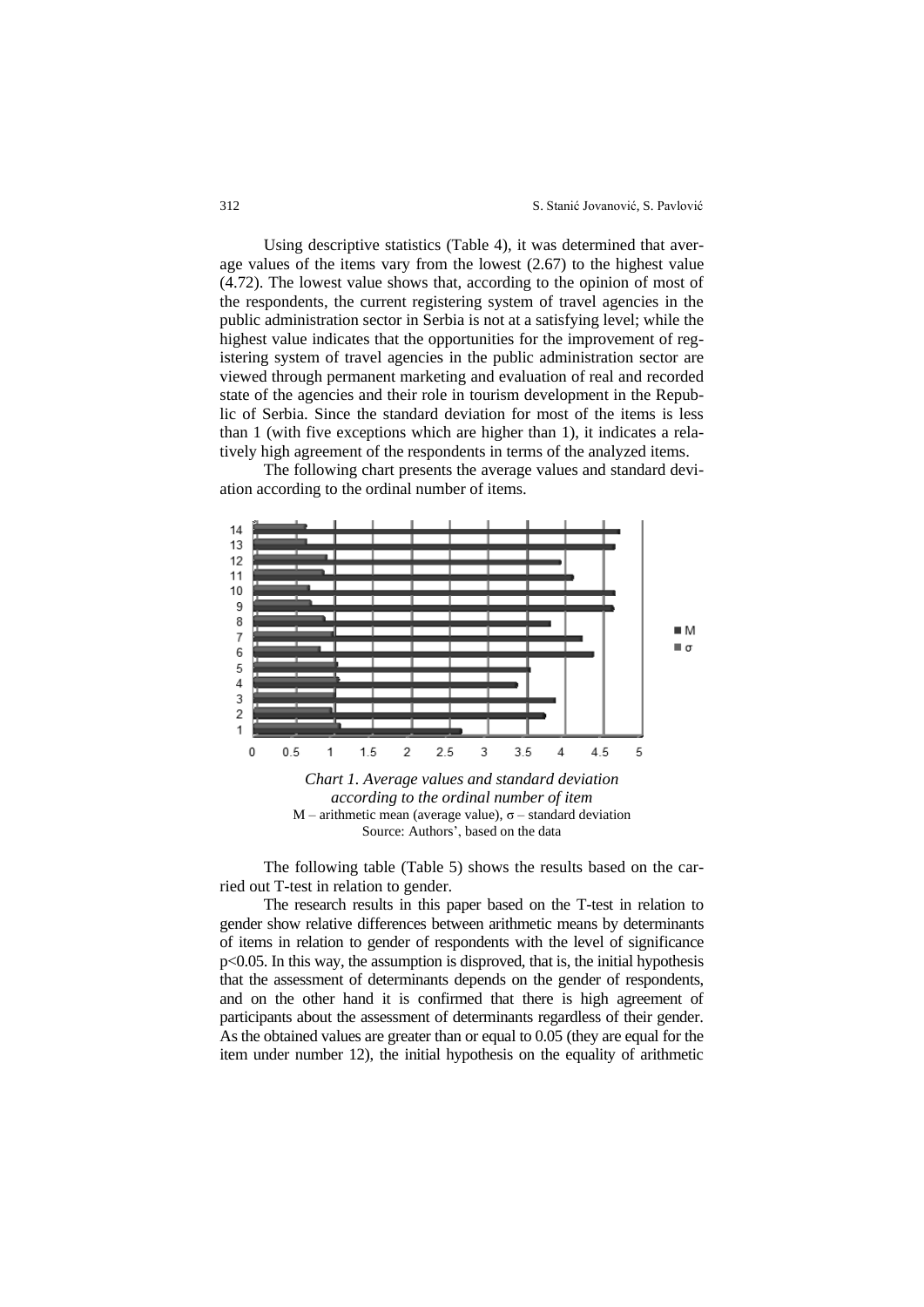means, that is to say the attitudes of women and men is not discarded, resulting in the conclusion that, with the level of significance  $p < 0.05$  there are no major differences in attitudes between men and women.

| Number of      | Gender         | M    | $\sigma$ | t       | p    |
|----------------|----------------|------|----------|---------|------|
| item           |                |      |          |         |      |
| 1              | $\overline{F}$ | 2.84 | 1.13     | 1.62    | 0.11 |
|                | M              | 2.51 | 1.02     |         |      |
| $\overline{2}$ | $\mathbf{F}$   | 3.75 | 1.04     | 0.00    | 1.00 |
|                | M              | 3.75 | 0.94     |         |      |
| $\overline{3}$ | $\overline{F}$ | 3.89 | 1.13     | $-0.4$  | 0.97 |
|                | M              | 3.90 | 0.92     |         |      |
| $\overline{4}$ | $\mathbf F$    | 3.38 | 1.25     | $-0.4$  | 0.97 |
|                | M              | 3.39 | 0.87     |         |      |
| 5              | $\overline{F}$ | 3.53 | 1.14     | $-0.33$ | 0.74 |
|                | M              | 3.59 | 0.97     |         |      |
| 6              | $\overline{F}$ | 4.33 | 0.84     | $-0.84$ | 0.40 |
|                | M              | 4.46 | 0.82     |         |      |
| $\overline{7}$ | $\overline{F}$ | 4.13 | 0.98     | $-1.13$ | 0.26 |
|                | M              | 4.34 | 1.01     |         |      |
| 8              | ${\bf F}$      | 3.82 | 0.82     | $-0.17$ | 0.86 |
|                | M              | 3.85 | 0.86     |         |      |
| 9              | $\overline{F}$ | 4.53 | 0.79     | $-1.64$ | 0.10 |
|                | M              | 4.75 | 0.63     |         |      |
| 10             | $\mathbf{F}$   | 4.58 | 0.85     | $-1.14$ | 0.26 |
|                | M              | 4.73 | 0.49     |         |      |
| 11             | $\mathbf F$    | 4.20 | 0.95     | 0.90    | 0.37 |
|                | M              | 4.05 | 0.82     |         |      |
| 12             | $\mathbf{F}$   | 4.13 | 0.84     | 1.95    | 0.05 |
|                | M              | 3.80 | 0.96     |         |      |
| 13             | $\overline{F}$ | 4.65 | 0.70     | $-0.5$  | 0.96 |
|                | M              | 4.66 | 0.63     |         |      |
| 14             | $\overline{F}$ | 4.64 | 0.80     | $-1.33$ | 0.19 |
|                | M              | 4.80 | 0.45     |         |      |

*Table 5. The results of T-test according to the determinants in a consecutive order in relation to gender*

M – arithmetic mean (average value),  $\sigma$  – standard deviation, t – value of T statistics,  $p$  – level of significance ( $p$ <0,05)

Source: Authors', based on conducted research

For the purpose of this paper, one-factor analysis of variance ANOVA was carried out per determinants in relation to age, education level and occupation of respondents, respectively. The data obtained are presented in the following table.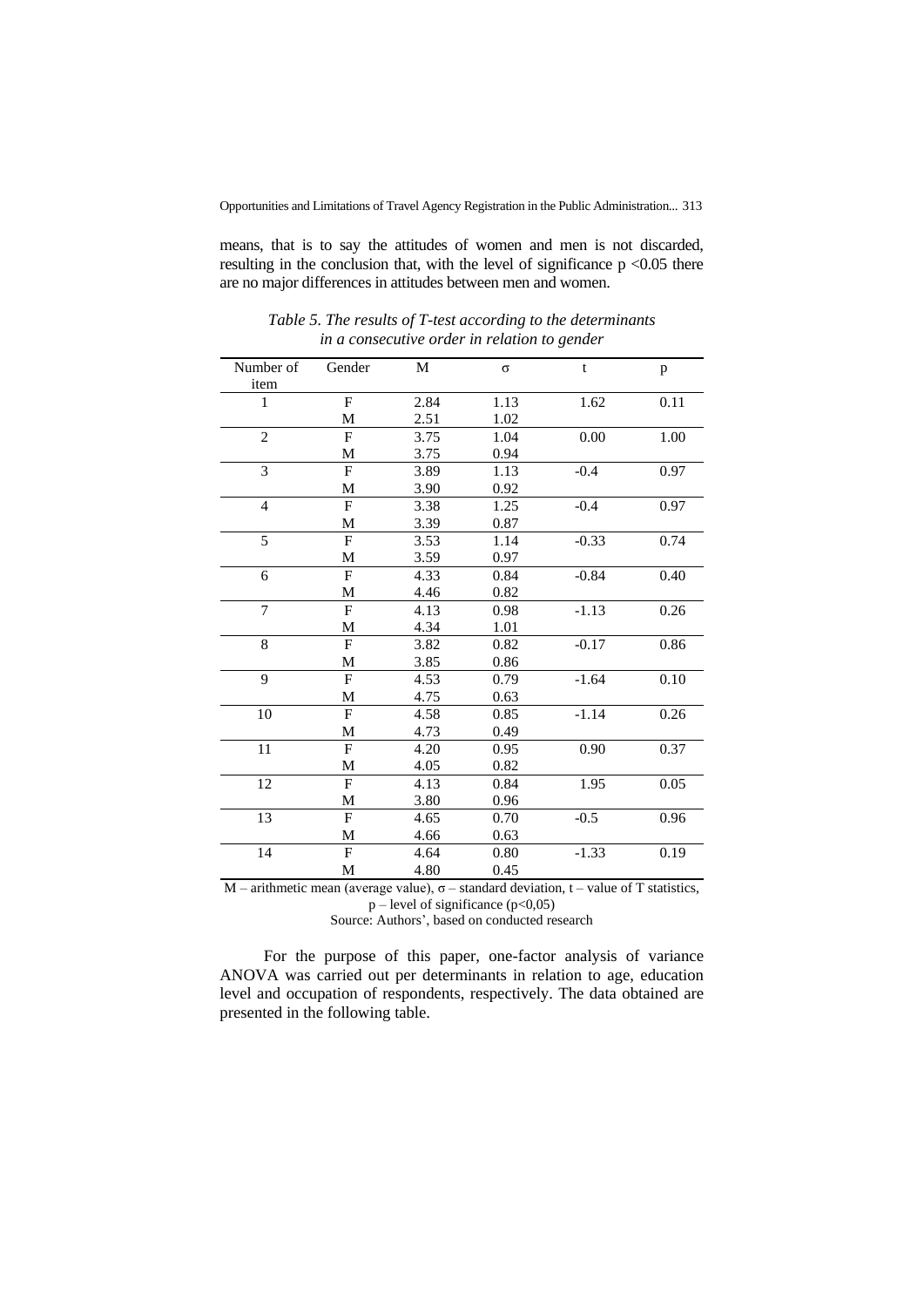*Table 6. The results of one-factor analysis of variance ANOVA per determinants in relation to age, education level and occupation of respondents respectively*

| No. of         | Age                              | М                      | $\sigma$  | F | p | Educ.                   | М         | $\sigma$  | F | p | Work                                           | M | $\sigma$ | F | p |
|----------------|----------------------------------|------------------------|-----------|---|---|-------------------------|-----------|-----------|---|---|------------------------------------------------|---|----------|---|---|
| Items          |                                  |                        |           |   |   |                         |           |           |   |   |                                                |   |          |   |   |
| 1              | Under 20 2.00 0.00 4.47 0.00 SSS |                        |           |   |   |                         |           |           |   |   | 3.08 0.97 2.69 0.03 Public 2.73 1.28 5.73 0.00 |   |          |   |   |
|                | 21-30                            |                        | 3.22 0.98 |   |   | VS.                     | 2.69 1.14 |           |   |   | Educat. 2.09 0.75                              |   |          |   |   |
|                | 31-40                            | 2.52 1.15              |           |   |   | <b>VSS</b>              | 2.41 1.02 |           |   |   |                                                |   |          |   |   |
|                | 41-50                            | 2.48 0.96              |           |   |   | Mr/MSc 2.76 1.22        |           |           |   |   | Private 2.50 1.06                              |   |          |   |   |
|                | 51-60                            | 1.86 0.86              |           |   |   | PhD                     | 2.00 0.94 |           |   |   | Others 3.23 0.90                               |   |          |   |   |
|                | Over 60 3.00 0.82                |                        |           |   |   |                         |           |           |   |   |                                                |   |          |   |   |
| $\overline{2}$ | Under 20 4.00 0.00 0.78 0.56 SSS |                        |           |   |   |                         |           |           |   |   | 3.64 0.99 0.51 0.73 Public 3.73 1.15 0.41 0.75 |   |          |   |   |
|                | 21-30                            | 3.84 0.99              |           |   |   | VS                      |           | 3.94 1.06 |   |   | Educat. 3.68 0.99                              |   |          |   |   |
|                | 31-40                            |                        | 3.73 0.98 |   |   | <b>VSS</b>              |           | 3.850.86  |   |   |                                                |   |          |   |   |
|                | 41-50                            |                        | 3.84 0.80 |   |   | Mr/MSc 3.71 1.01        |           |           |   |   | Private 3.89 0.82                              |   |          |   |   |
|                | 51-60                            | 3.29 1.33              |           |   |   | PhD                     |           | 3.50 1.27 |   |   | Others 3.63 1.03                               |   |          |   |   |
|                | Over 60 4.00 0.82                |                        |           |   |   |                         |           |           |   |   |                                                |   |          |   |   |
| 3              | Under 20 4.00 0.00 0.11 0.99 SSS |                        |           |   |   |                         |           |           |   |   | 3.64 0.96 1.34 0.26 Public 3.96 1.18 1.70 0.17 |   |          |   |   |
|                | 21-30                            | 3.81 1.05              |           |   |   | VS                      |           | 3.690.79  |   |   | Educat. 4.18 1.05                              |   |          |   |   |
|                | 31-40                            |                        | 3.88 0.96 |   |   | <b>VSS</b>              | 4.120.81  |           |   |   |                                                |   |          |   |   |
|                | 41-50                            | 4.00 0.91              |           |   |   | Mr/MSc 3.95 1.36        |           |           |   |   | Private 3.94 0.86                              |   |          |   |   |
|                | 51-60                            | 3.93 1.44              |           |   |   | PhD                     |           | 4.201.32  |   |   | Others 3.57 1.01                               |   |          |   |   |
|                | Over 60 4.00 0.82                |                        |           |   |   |                         |           |           |   |   |                                                |   |          |   |   |
| $\overline{4}$ | Under 20 3.00 0.00 1.18 0.33 SSS |                        |           |   |   |                         |           |           |   |   | 3.12 1.14 1.32 0.27 Public 3.31 1.32 2.51 0.06 |   |          |   |   |
|                | 21-30                            | 3.38 1.11              |           |   |   | <b>VS</b>               |           | 3.13 1.15 |   |   | Educat. 3.86 0.77                              |   |          |   |   |
|                | 31-40                            |                        | 3.48 1.15 |   |   | <b>VSS</b>              |           | 3.590.92  |   |   |                                                |   |          |   |   |
|                | 41-50                            |                        | 3.32 0.80 |   |   | Mr/MSc 3.57 1.12        |           |           |   |   | Private 3.420.84                               |   |          |   |   |
|                | 51-60                            |                        | 3.64 1.08 |   |   | PhD                     |           | 3.600.97  |   |   | Others 3.07 1.17                               |   |          |   |   |
|                | Over 60 2.25 1.26                |                        |           |   |   |                         |           |           |   |   |                                                |   |          |   |   |
| 5              | Under 20 3.00 0.00 1.13 0.35 SSS |                        |           |   |   |                         |           |           |   |   | 3.42 1.00 1.25 0.30 Public 3.62 1.30 0.13 0.94 |   |          |   |   |
|                | 21-30                            | 3.73 0.93              |           |   |   | VS                      |           | 3.25 1.06 |   |   | Educat. 3.55 0.96                              |   |          |   |   |
|                | 31-40                            |                        | 3.42 1.17 |   |   | <b>VSS</b>              |           | 3.59 1.10 |   |   |                                                |   |          |   |   |
|                | 41-50<br>51-60                   | 3.76 0.83<br>3.36 1.15 |           |   |   | Mr/MSc 3.95 0.92<br>PhD |           | 3.60 1.17 |   |   | Private 3.61 0.90<br>Others 3.47 1.07          |   |          |   |   |
|                | Over 60 2.75 1.71                |                        |           |   |   |                         |           |           |   |   |                                                |   |          |   |   |
| 6              | Under 20 5.00 0.00 1.35 0.25 SSS |                        |           |   |   |                         |           |           |   |   | 4.21 0.89 1.06 0.38 Public 4.46 0.65 4.45 0.01 |   |          |   |   |
|                | 21-30                            | 4.19 0.97              |           |   |   | VS                      |           | 4.380.89  |   |   | Educat. 4.45 0.74                              |   |          |   |   |
|                | 31-40                            |                        | 4.64 0.80 |   |   | <b>VSS</b>              |           | 4.620.78  |   |   |                                                |   |          |   |   |
|                | 41-50                            | 4.44 0.72              |           |   |   | Mr/MSc 4.38 0.74        |           |           |   |   | Private 4.67 0.79                              |   |          |   |   |
|                | 51-60                            | 4.36 0.63              |           |   |   | PhD                     |           | 4.300.82  |   |   | Others 3.97 0.93                               |   |          |   |   |
|                | Over 60 4.00 0.82                |                        |           |   |   |                         |           |           |   |   |                                                |   |          |   |   |
| 7              | Under 20 5.00 0.00 3.24 0.01 SSS |                        |           |   |   |                         |           |           |   |   | 3.94 1.22 1.83 0.13 Public 4.50 0.71 7.11 0.00 |   |          |   |   |
|                | 21-30                            | 4.00 1.05              |           |   |   | VS                      | 4.44 0.73 |           |   |   | Educat. 4.23 1.15                              |   |          |   |   |
|                | 31-40                            | 4.48 0.67              |           |   |   | <b>VSS</b>              | 4.500.71  |           |   |   |                                                |   |          |   |   |
|                | 41-50                            | 4.32 1.07              |           |   |   | Mr/MSc 4.29 1.06        |           |           |   |   | Private 4.58 0.55                              |   |          |   |   |
|                | 51-60                            | 4.50 0.76              |           |   |   | PhD                     |           | 3.90 1.10 |   |   | Others 3.60 1.22                               |   |          |   |   |
|                | Over 60 2.75 1.71                |                        |           |   |   |                         |           |           |   |   |                                                |   |          |   |   |
| 8              | Under 20 4.0 0.00 1.71 0.14 SSS  |                        |           |   |   |                         |           |           |   |   | 3.64 0.93 1.91 0.11 Public 3.96 0.77 1.99 0.12 |   |          |   |   |
|                | 21-30                            |                        | 3.54 0.87 |   |   | VS.                     |           | 3.63 1.02 |   |   | Educat. 4.00 1.02                              |   |          |   |   |
|                | 31-40                            | 4.15 0.67              |           |   |   | <b>VSS</b>              | 4.15 0.61 |           |   |   |                                                |   |          |   |   |
|                | 41-50                            | 3.84 1.11              |           |   |   | Mr/MSc 3.71 1.01        |           |           |   |   | Private 3.92 0.81                              |   |          |   |   |
|                | 51-60                            | 3.86 0.95              |           |   |   | PhD                     |           | 4.000.94  |   |   | Others 3.500.94                                |   |          |   |   |
|                | Over 60 3.75 0.50                |                        |           |   |   |                         |           |           |   |   |                                                |   |          |   |   |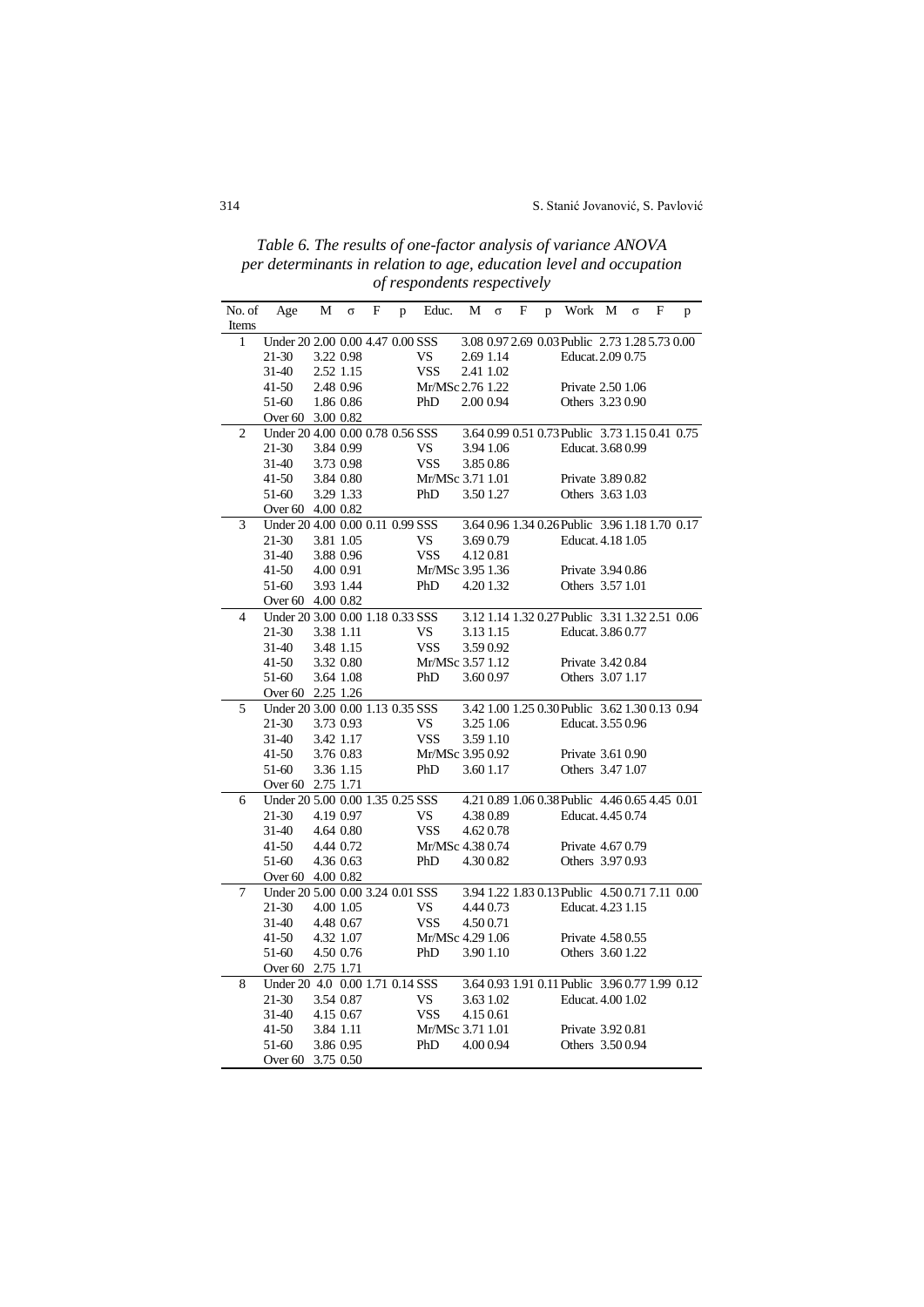Opportunities and Limitations of Travel Agency Registration in the Public Administration... 315

| 9  |                   |           | Under 20 5.00 0.00 0.75 0.59 SSS |            |                  | 4.58 0.75 3.04 0.02 Public 4.46 0.99 2.89 0.04 |
|----|-------------------|-----------|----------------------------------|------------|------------------|------------------------------------------------|
|    | $21 - 30$         | 4.49 0.84 |                                  | VS —       | 5.00 0.00        | Educat. 4.77 0.43                              |
|    | 31-40             | 4.76 0.61 |                                  | <b>VSS</b> | 4.79 0.59        |                                                |
|    | 41-50             | 4.76 0.66 |                                  |            | Mr/MSc 4.29 0.96 | Private 4.86 0.42                              |
|    | 51-60             | 4.57 0.65 |                                  | PhD        | 4.500.71         | Others 4.43 0.82                               |
|    | Over 60 4.50 1.00 |           |                                  |            |                  |                                                |
| 10 |                   |           | Under 20 5.00 0.00 2.34 0.05 SSS |            |                  | 4.30 1.02 3.63 0.01 Public 4.62 0.50 8.60 0.00 |
|    | $21-30$           | 4.35 0.98 |                                  | VS –       | 4.690.48         | Educat. 4.95 0.21                              |
|    | 31-40             | 4.79 0.42 |                                  | <b>VSS</b> | 4.880.33         |                                                |
|    | $41 - 50$         | 4.80 0.41 |                                  |            | Mr/MSc 4.76 0.44 | Private 4.89 0.40                              |
|    | 51-60             | 4.86 0.53 |                                  | PhD        | 4.800.63         | Others 4.20 1.03                               |
|    | Over 60 4.75 0.50 |           |                                  |            |                  |                                                |
| 11 |                   |           | Under 20 4.00 0.00 2.01 0.08 SSS |            |                  | 3.88 1.02 1.67 0.16 Public 4.38 0.75 1.76 0.16 |
|    | $21-30$           | 3.84 1.01 |                                  | VS         | 3.94 0.57        | Educat. 4.23 0.92                              |
|    | 31-40             | 4.39 0.56 |                                  | <b>VSS</b> | 4.21 0.81        |                                                |
|    | 41-50             | 4.20 0.76 |                                  |            | Mr/MSc 4.33 0.91 | Private 4.08 0.77                              |
|    | 51-60             | 4.29 0.91 |                                  | PhD        | 4.500.85         | Others 3.87 1.04                               |
|    | Over 60 3.50 1.73 |           |                                  |            |                  |                                                |
| 12 |                   |           | Under 20 5.00 0.00 1.80 0.12 SSS |            |                  | 4.06 0.83 0.19 0.94 Public 3.96 1.08 0.24 0.87 |
|    | $21-30$           | 4.03 0.80 |                                  | VS.        | 4.00 1.03        | Educat, 3.86 0.83                              |
|    | $31-40$           | 4.12 0.86 |                                  | <b>VSS</b> | 3.880.98         |                                                |
|    | $41 - 50$         | 3.52 0.96 |                                  |            | Mr/MSc 3.90 0.94 | Private 3.92 0.94                              |
|    | 51-60             | 4.00 1.11 |                                  | PhD        | 3.900.88         | Others 4.07 0.83                               |
|    | Over 60 4.25 0.96 |           |                                  |            |                  |                                                |
| 13 |                   |           | Under 20 5.00 0.00 1.67 0.15 SSS |            |                  | 4.70 0.53 2.64 0.04 Public 4.62 0.70 0.08 0.97 |
|    | 21-30             | 4.70 0.52 |                                  | VS –       | 4.560.81         | Educat. 4.64 0.79                              |
|    | 31-40             | 4.70 0.64 |                                  | <b>VSS</b> | 4.880.33         |                                                |
|    | $41 - 50$         | 4.72 0.46 |                                  |            | Mr/MSc 4.52 0.75 | Private 4.67 0.68                              |
|    | 51-60             | 4.21 1.19 |                                  | PhD        | 4.201.14         | Others 4.700.53                                |
|    | Over 60 5.00 0.00 |           |                                  |            |                  |                                                |
| 14 |                   |           | Under 20 5.00 0.00 1.06 0.38 SSS |            |                  | 4.55 0.79 1.56 0.19 Public 4.69 0.84 1.97 0.1  |
|    | $21-30$           | 4.57 0.73 |                                  | VS –       | 4.75 0.45        | Educat, 4.82 0.39                              |
|    | 31-40             | 4.88 0.33 |                                  | <b>VSS</b> | 4.91 0.29        |                                                |
|    | 41-50             | 4.80 0.41 |                                  |            | Mr/MSc 4.62 0.92 | Private 4.86 0.35                              |
|    | 51-60             | 4.64 1.08 |                                  | PhD        | 4.800.42         | Others 4.50 0.82                               |
|    | Over 60 4.50 1.00 |           |                                  |            |                  |                                                |

M – arithmetic mean (average value), σ – standard deviation,

 $F$  – value of F statistics, p – level of significance (p<0,05)

Source: Authors', based on data analysis

It can be concluded that the surveyed respondents, regardless of their age, level of education (qualifications) and occupations (the sector in which they work), do not differ significantly in evaluating the presented items. The arithmetic means of sets are the same, that is, the attitudes of the respondents do not differ. It is evident that the controlled factor (age, education level and occupation of respondents) does not affect significantly the attitudes of respondents, with minor deviations (question under numbers 1 and 7 in the age area; questions 1, 9, 10 and 13 in the level of education; 1, 6, 7, 9 and 10 in employment). There have been no similar scientific researches, so it is impossible to compare the results. As the survey covers the employed in travel agencies as well, their attitudes are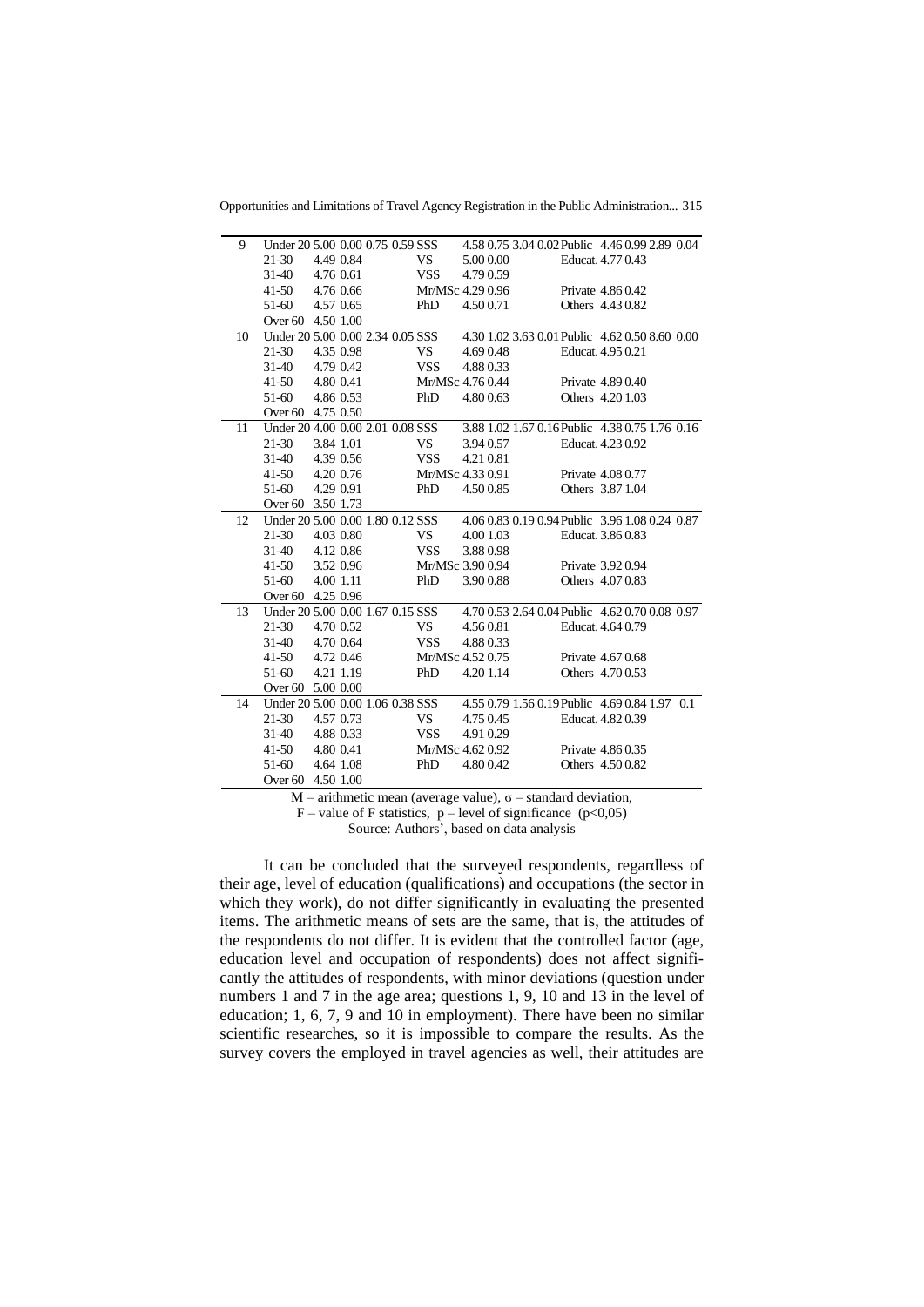of great importance, because satisfied employees in travel agencies are considered primary development resources, and determining the degree of satisfaction of human capital represents an important segment of travel agencies management (Kovačević, Gajić & Penić, 2012).

### *CONCLUSION*

The current way of recording travel agencies in the public administration sector in the Republic of Serbia is not at the satisfying level due to the sistematicity absence of systematic nature, as well as due to speed and accuracy of data update. The existence of two registers where travel agencies existing in the territory of Serbia are, virtually, registered in parallel with significant quantitative differences (data on the number of travel agencies that operate in the tourist market of Serbia) which directly indicates the currently inadequate way of registering travel agencies in the public administration of the Republic of Serbia. It is necessary to regulate the registration system and simplify the method of registration, in order to avoid the double data on the number of travel agencies that do not match (travel agencies with and without a license recorded in the Register of Tourism compared to travel agencies and tour operators registered in the Register of Business Entities).

Since travel agency registration contributes to monitoring the level of tourism development, the analysis of the state of the unified tourist offer, encouraging development initiatives in the tourism sector and the implementation of modern solutions in the field of the agencies' operations in the country, it is necessary to improve the current system of travel agency registration in the public administration sector. Some of the problems with registering travel agencies in the public administration sector in Serbia arise from non-compliance with the legislation, the remains of outdated legal provisions from the previous period, unfavorable regulations in the area of agency business, frequent changes in the agency business sector in the tourism market of Serbia (opening, shutting down, changing the names/headquarters). Opportunities for improving the registration system of travel agencies in the public administration sector are reflected through: the monitoring of global trends in the field of registration agency business, strengthening the role of the agency business on the tourism market of the country, the continuous development of professional staff at the positions that create tourism policy in the country, the constant monitoring of the made changes and control of the quality of the achieved results.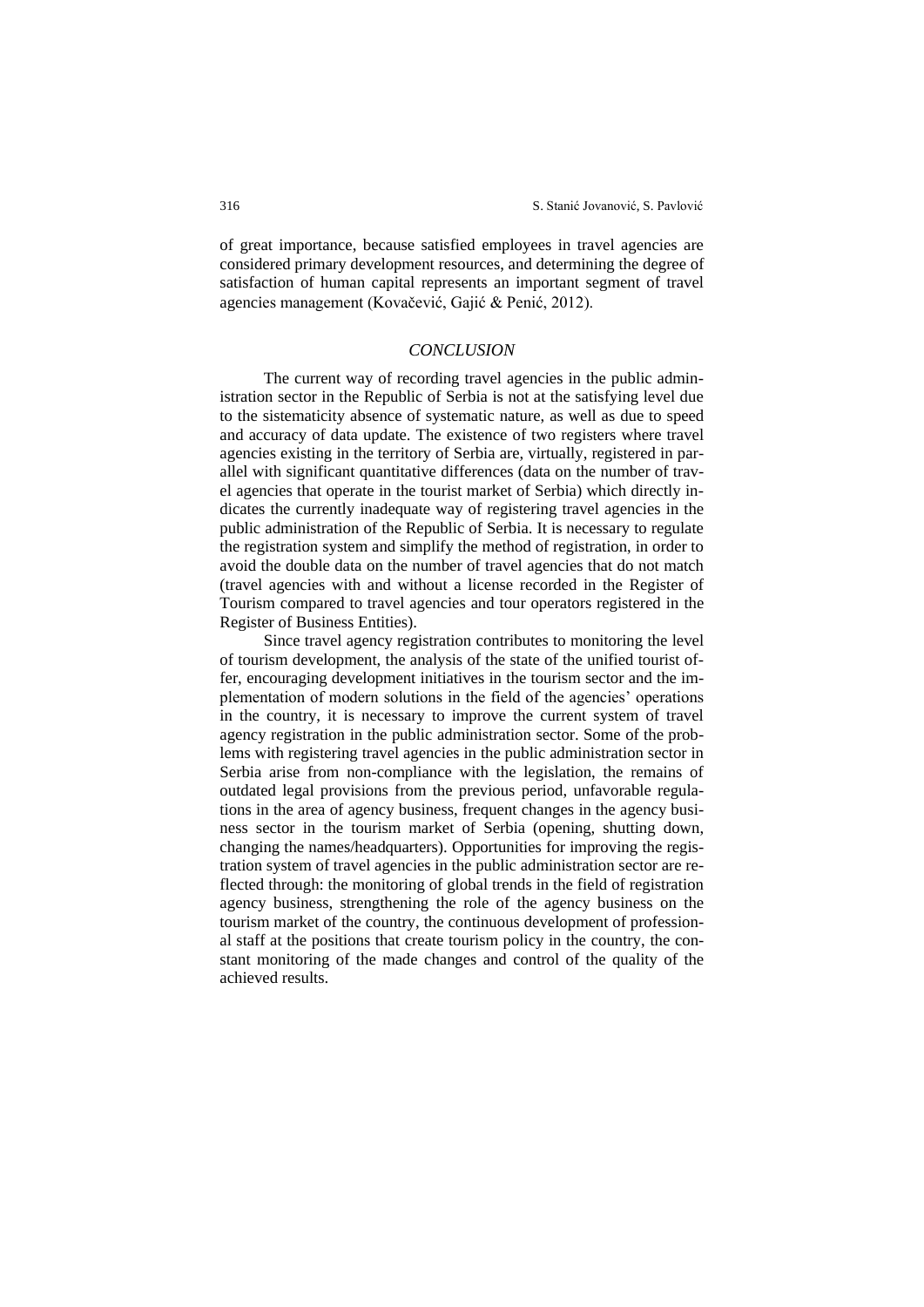### *REFERENCES*

- Aguiar-Quintana, T., Moreno-Gil, S. & Picazo-Peral, P. (2016). How could traditional travel agencies improve their competitiveness and survive? A qualitative study in Spain. *Tourism Management Perspectives*, 20, 98–108, http://dx.doi.org/10.1016/ j.tmp.2016.07.011
- Afonso, A. & Fernandes, S. (2008). Assessing and Explaining the Relative Efficiency of Local Government. *The Journal of Socio Economics*, 37(5), 1946−1979
- Browell, G. (1975). *Travel Agency Management*. Birmingham: Alabama
- Brun, I., Rajaobelina, L., Ricard, L. & Amiot, T. (2020). Examining the influence of the social dimension of customer experience on trust towards travel agencies: The role of experiential predisposition in a multichannel context. *Tourism Management Perspectives*, 34, 100668[, https://doi.org/10.1016/j.tmp.2020.100668](https://doi.org/10.1016/j.tmp.2020.100668)
- Cho, Y. and Agrusa, J. (2006). Assessing Use Acceptance and Satisfaction Toward Online Travel Agencies. *Information Technology & Tourism,* 8(3−4), 179–195
- Cicvarić Kostić, S., Okanović, M., Milosavljević, M. & Vukmirović, J. (2013). Antecedents of Citizens' Satisfaction with Local Administration in Serbia. *Transylvanian Review of Administrative Sciences*, 9(40), 22-34.
- Crouch, G. I. (2007). *Modelling destination competitiveness: A Survey and Analysis of the Impact of Competitiveness Attributes.* Queensland, Gold Coast: Cooperative Research Centre for Sustainable Tourism.
- Dragićević, V., Stankov, U., Armacki, T. & Štetić, S. (2011). Evaluation of congress performance and congress attendees' satisfaction - a case study of Novi Sad (Serbia). *Tourism and Hospitality Management,* 17 (1), 67−78
- Dwyer, L., Livaic, Z. & Mellor, R. (2003). Competitiveness of Australia as a tourist destination. *Journal of Hospitality and Tourism Management,* 10(1)*,* 60–78
- Enright, M.J. & Newton, J. (2005). Determinants of Tourism Destination Competitivness in Asia Pacific: Comprehensiveness and Universality. *Journal of Travel Research,* 43, 339−35
- Gomezelj, D.O. & Mihalič, T. (2008). Destination Competitiveness-Applying different models, the case of Slovenia. *Tourism Management,* 29, 294−307
- Halặskovặ, M. & Halặskovặ R. (2015). The Structure and Financial Dimensions of Public Administration in EU Countries. *Transylvanian Review of Administrative Sciences,* 45, 41−57
- Hunziker, W. & Krapf, K. (1942). *Grundriss der Allgemeinen Fremdenverkehrslehre.*  Zurich
- Jevtić, J., Alavuk, Đ. & Petrevska, M. (2015). Etički stavovi potrošača u odnosu na motiv delovanja turističkih agencija [Ethical attitudes of consumers in relation to the subject of operation of travel agencies]. *Turističko poslovanje,* 15, 115−123
- Kovačević, B., Gajić, T. & Penić, M. (2012). Zadovoljstvo poslom među zaposlenima u turističkim agencijama Novog Sada [Job satisfaction among employees in travel agencies in Novi Sad]. *Ekonomika poljoprivrede,* 59(2), 217−228
- Odluka o visini naknade za poslove registracije i druge usluge koje pruža Agencija za privredne registre [Decision on the amount of the fee for registration and other services provided by the Business Registers Agency] Službeni glasnik RS br. 119/13 i 138/14.
- Pravilnik o vrsti i uslovima garancije putovanja, načinu aktiviranja i drugim uslovima koje mora da ispuni organizator putovanja u zavisnosti od vrste [Rulebook on the type and conditions of the travel guarantee, the method of activation and other conditions that must be met by the travel organizer depending on the type] Službeni glasnik RS, br. 50/2012.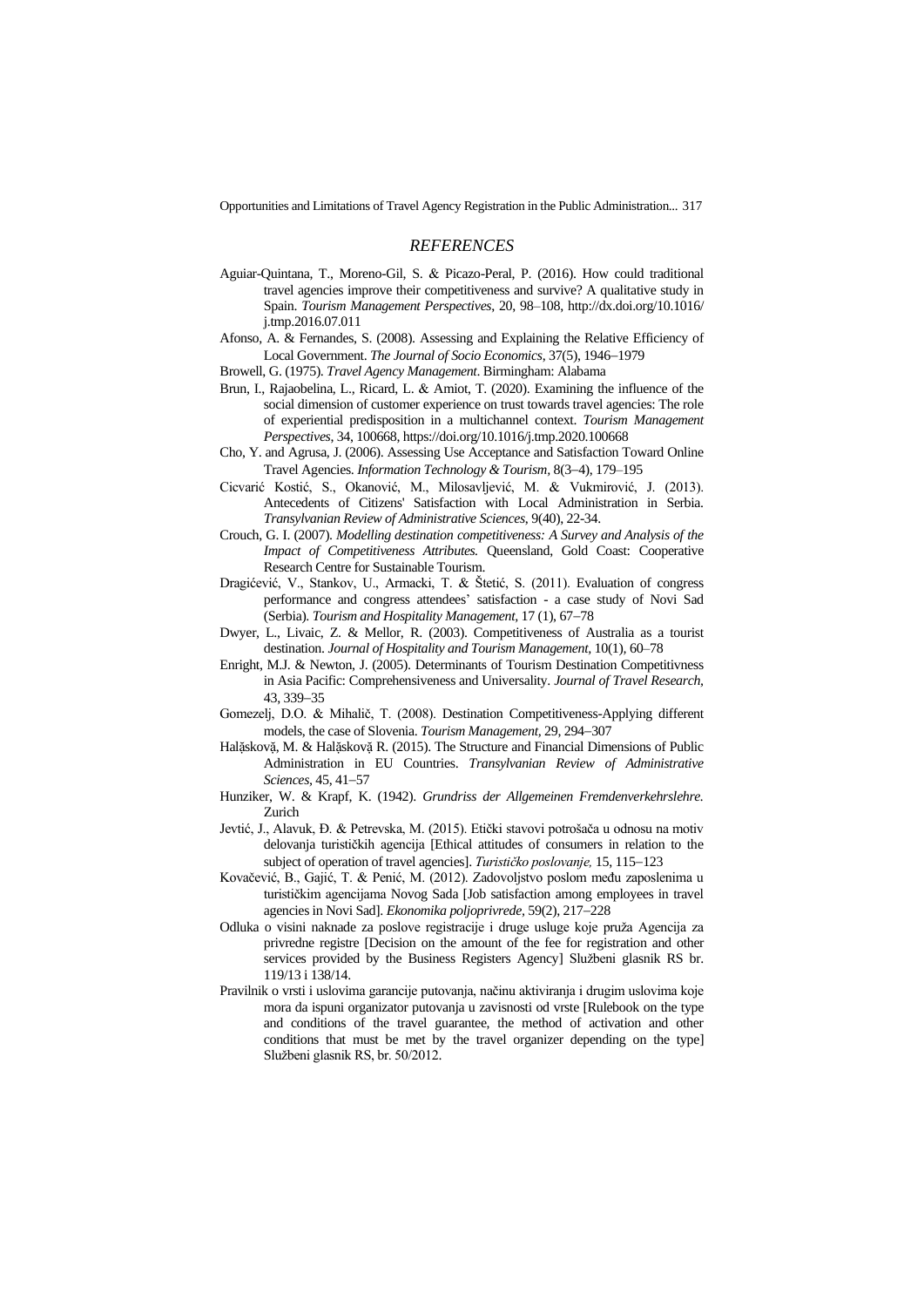- Pravilnik o sadržini zahteva za izdavanje licence i uslovima i načinu izdavanja svečane licence za organizovanje turističkih putovanja [Rulebook on the content of the request for issuing a license and the conditions and manner of issuing a ceremonial license for organizing tourist trips] Službeni glasnik RS, br. 55/2012.
- Pravilnik o sadržini Registra turizma i dokumentaciji potrebnoj za registraciju i evidenciju [Rulebook on the content of the Tourism Register and the documentation required for registration and records] Službeni glasnik RS, br. 55/2012.
- Qu, H., Li, L. & Chu, G.K.T. (2000). The comparative analysis of Hong Kong as an international conference destination in Southeast Asia. *Tourism management,* 21, 643−648
- Rabotić, B. (1985). Propaganda i plasman turističke ponude Đerdapa [Propaganda and placement of the tourist offer of Djerdap]. *Teorija i praksa turizma,* 3-4, 31−33
- Reynaldo, J. & Santos, A. (1999). Cronbach's Alpha: A Tool for Assessing the Reliability of Scales. *Journal of Extension,* 37 (2), 1−5
- Selcuk, Can, A., Alaeddinoglu, F. & Turker, N. (2014). Local Authorities Participation in the Tourism Planning Process. *Transylvanian Review of Administrative Sciences,*  41, 190−212
- Skakun, M. & Skakun, U. (2013). *Poslovno pravo u turizmu [Business law in tourism].* Beograd: Visoka turistička škola strukovnih studija
- Smith, A. (2018). *Strategies for E-Commerce Adoption in a Travel Agency [Doctoral Dissertation]*, Walden University, College of Management and Technology, https://scholarworks.waldenu.edu/cgi/viewcontent.cgi?article=7222&context=diss ertations
- Spasić, S. & Rabotić, B. (2010). *Poslovanje turističkih agencija [Business of travel agencies].* Beograd: Visoka turistička škola strukovnih studija
- Stanić, S. & Pavlović, S. (2014). Thematic Forms of Tourism in the Offer of Travel Agencies in Belgrade. In M. Skakun (ed.), BITCO – Belgrade International Tourism Conference, *Thematic Tourism in a Global Environment: Advantages, Challenges and Future Developments,* Belgrade: College of Tourism, 531–542
- Subotić, S. (1986). Agencijski aranžmani u turističkoj prezentaciji manastira [Agency arrangements in the tourist presentation of the monasteries]. *Teorija i praksa turizma,* 4, 22−24
- Štetić, S. (1987). Značaj turističke agencije u kongresnoj delatnosti [Importance of travel agency in congress activity]. T*eorija i praksa turizma,* 3−4, 34−36
- Štetić, S. & Šalov, P. (2000). *Poslovanje turističkih agencija [Business of travel agencies].* Beograd: SCID
- Štetić, S. & Dragićević, V. (2011). Evaluacija turističkih agencija u Srbiji [Evaluation of travel agencies in Serbia]. *Ekonomske teme,* 1, 71−81
- Xie, L., Guan, X., Cheng, Q. and Huan, T.C. (2020). Using customer knowledge for service innovation in travel agency industry. *Journal of Hospitality and Tourism Management,* 45, 113−123
- Xu, J. & Yan, L. (2015). How Students Perceive Travel Agency–Related Degree Courses. *Journal of Hospitality & Tourism Education,* 27(1), 30−38, DOI: 10.1080/10963758.2014.998763
- Zakon o turizmu [Law on Tourism], Službeni glasnik Republike Srbije, 36/2009, 88/2010, 99/2011. – dr. zakon, 93/2012 i 84/2015.

[www.apr.gov.rs/registri/turizam/accessed](http://www.apr.gov.rs/registri/turizam/accessed) December 31st, 2020

www.ats.ucla.edu/stat/spss/faq/alpha.html/accessed Octobar 29th, 2015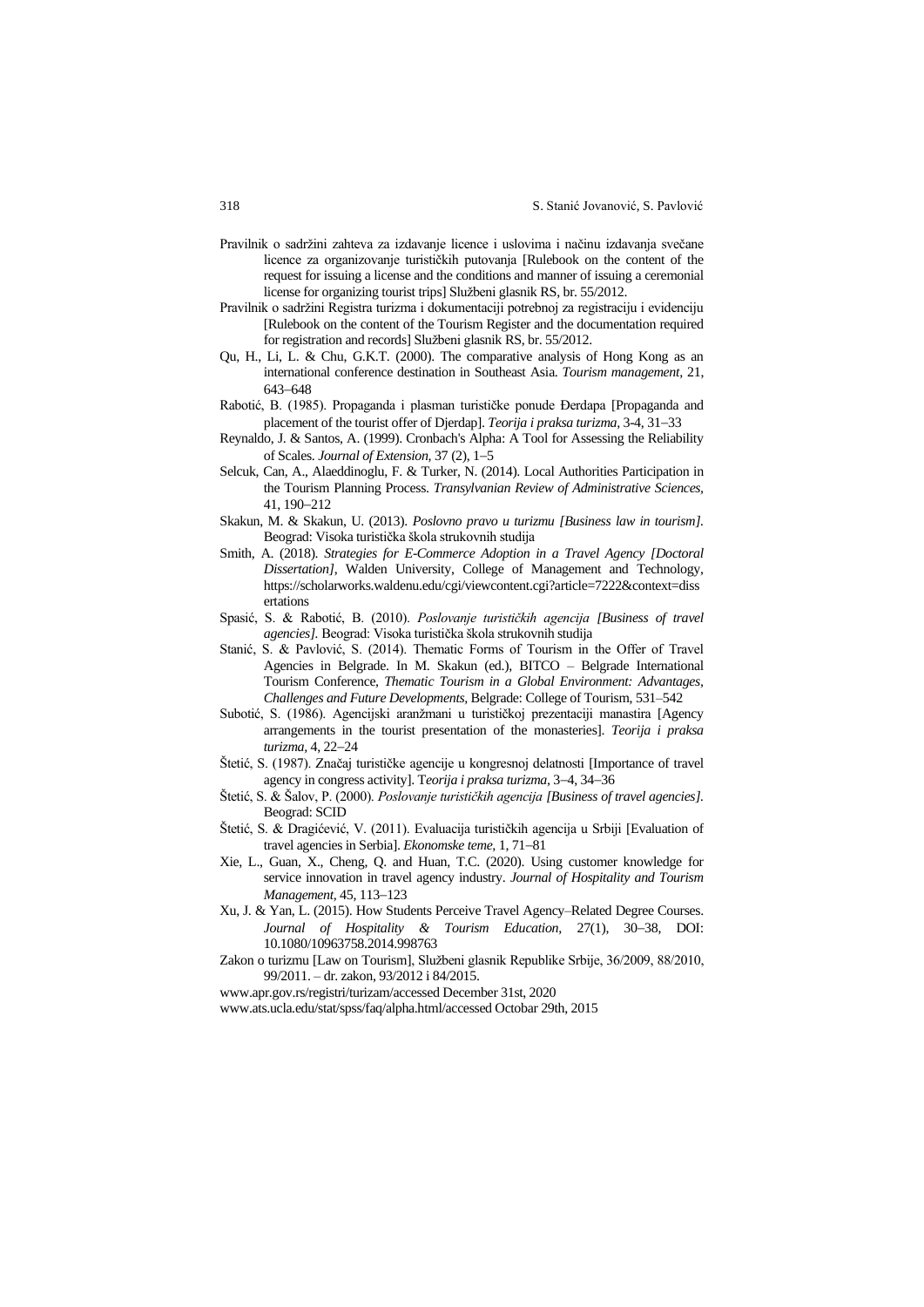# **МОГУЋНОСТИ И ОГРАНИЧЕЊА РЕГИСТРАЦИЈЕ ТУРИСТИЧКИХ АГЕНЦИЈА У СЕКТОРУ ЈАВНЕ УПРАВЕ У СРБИЈИ**

**Сара Станић Јовановић<sup>1</sup> , Сања Павловић<sup>2</sup>** <sup>1</sup>Културни центар Сурчин, Сурчин, Београд, Србија <sup>2</sup>Универзитет у Београду, Географски факултет, Београд, Србија

#### **Резиме**

Један од принципа на коме се заснива регулисање односа у туризму у Републици Србији је обезбеђивање јединствене, јавне и електронске базе података регистрованих података, укључујући податке о туристичким агенцијама. За регистрацију туристичких агенција задужена је Агенција за привредне регистре, основана 2004. године Законом о Агенцији за привредне регистре.

Студија случаја регистрације туристичких агенција у Србији у сектору јавне управе испитује се кроз анкету која је спроведена анкетирањем случајног узорка. Упитник је дистрибуиран путем е-поште и директно. Истраживањем је обухваћен узорак од 114 испитаника. У сврху овог истраживања коришћена је Ликертова скала. Од испитаника се очекивало да изразе ниво сагласности у интервалу од потпуног неслагања до потпуног слагања са изјавом (1 5). У сврху овог истраживања коришћен је метод интерне конзистентности. Најкоришћенија је подела теста на два дела, Кудер-Ричардсонову формулу и Kронбахов алфа коефицијент.

Tврдње су осмишљене да истакну став испитаника о регистрацији туристичких агенција у сектору јавне управе као допринос нивоу развоја туризма, кроз студију случаја туристичких агенција у Србији. Први део упитника односи се на социјалне и демографске карактеристике испитаника (старост, пол, ниво образовања и радно место). Други део се састоји од 14 понуђених захтева који се односе на тренутни систем, допринос, проблеме, неопходност и могућности унапређења система евидентирања туристичких агенција у сектору јавне управе.

Обрада података извршена је помоћу софтверског пакета за статистичку обраду и анализу података. Резултати истраживања укључују статистичке анализе и представљени су одредницама дескриптивна анализа, Т-тест и једнофакторска анализа варијансе АНОВА. Евидентно је да контролисани фактор (старост, ниво образовања и занимање испитаника) не утиче значајно на ставове испитаника, са мањим одступањима.

Резултати истраживања показују да начин евидентирања туристичких агенција у сектору јавне управе у Републици Србији није на задовољавајућем нивоу због одсуства системске природе, као и због брзине и тачности ажурирања података. Потребно је уредити и поједноставити систем регистрације, како би се избегли двоструки подаци о броју туристичких агенција који се не поклапају (туристичке агенције са и без лиценце уписане у Регистар туризма у поређењу са туристичким агенцијама и туроператорима уписаним у Регистар привредних субјеката).

Неки од проблема са регистрацијом туристичких агенција у сектору јавне управе у Србији настају услед непоштовања закона, остатака застарелих законских одредби из претходног периода, неповољних прописа у области агенцијског пословања, честих промена у агенцијском пословању (отварање, гашење, промена имена/седишта). Могућности за унапређење система регистрације туристичких агенција у сектору јавне управе огледају се кроз: праћење глобалних трендова у пословању регистрационих агенција, јачање улоге квалитета постигнутих резулта-